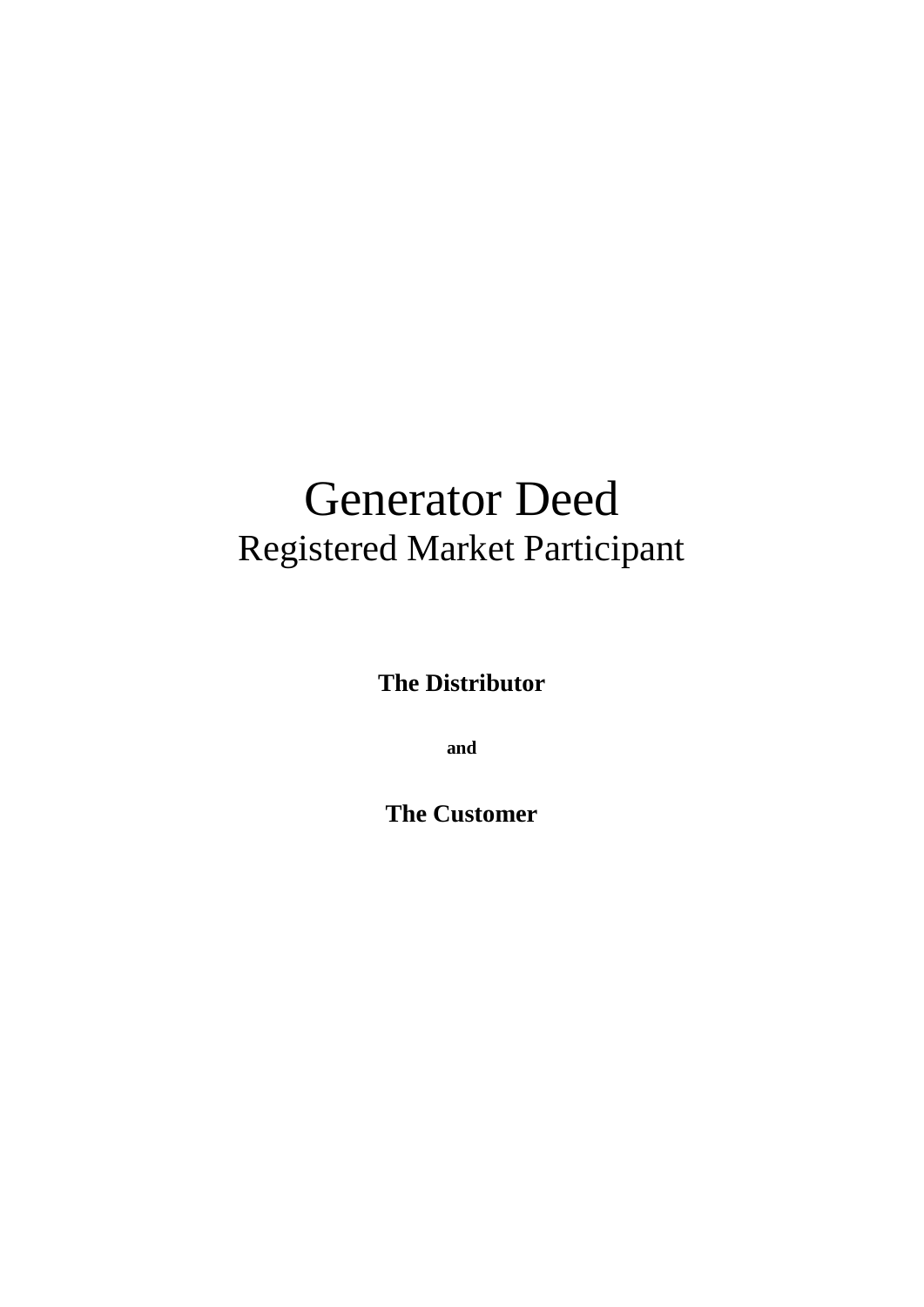# **Contents**

| <b>Operative Provisions</b><br>$\mathbf 1$                  |                                                                                                                                                                                                                                                          |                                                                                   |  |
|-------------------------------------------------------------|----------------------------------------------------------------------------------------------------------------------------------------------------------------------------------------------------------------------------------------------------------|-----------------------------------------------------------------------------------|--|
| 1                                                           | <b>Definitions</b>                                                                                                                                                                                                                                       | 1                                                                                 |  |
| 1.1<br>1.2                                                  | <b>Definitions</b><br>Interpretation                                                                                                                                                                                                                     | 1<br>6                                                                            |  |
| $\mathbf{2}$                                                | Term                                                                                                                                                                                                                                                     | 6                                                                                 |  |
| 2.1                                                         | Term of Deed                                                                                                                                                                                                                                             | 6                                                                                 |  |
| 3                                                           | <b>Services</b>                                                                                                                                                                                                                                          | 6                                                                                 |  |
| 3.1                                                         | <b>Provision of Services</b>                                                                                                                                                                                                                             | 6                                                                                 |  |
| $\overline{\mathbf{4}}$                                     | <b>Charges, Invoicing and Credit Support</b>                                                                                                                                                                                                             | $\overline{7}$                                                                    |  |
| 4.1<br>4.2<br>4.3<br>4.4<br>4.5<br>4.6<br>4.7<br>4.8<br>4.9 | Charges<br>Variations to Charges<br>Assignment of Network Tariffs<br>Invoices<br><b>Metering Data</b><br>Adjustment of invoices<br>Payment and interest<br>Disputed invoice<br><b>Credit Support</b>                                                     | 7<br>$\overline{7}$<br>$\overline{7}$<br>$\overline{7}$<br>8<br>8<br>8<br>9<br>10 |  |
| 5                                                           | The Distributor's Rights and Obligations                                                                                                                                                                                                                 | 12                                                                                |  |
| 5.1<br>5.2<br>5.3                                           | The Distributor's Rights and Obligations<br><b>Avoided TUOS</b><br>No Compensation                                                                                                                                                                       | 12<br>13<br>13                                                                    |  |
| 6                                                           | <b>Export of Electricity</b>                                                                                                                                                                                                                             | 13                                                                                |  |
| 6.1<br>6.2                                                  | Export of electricity<br>Permission to export electricity may be revoked in certain<br>circumstances                                                                                                                                                     | 13<br>14                                                                          |  |
| 7                                                           | <b>Customer's Obligations</b>                                                                                                                                                                                                                            | 14                                                                                |  |
| 7.1<br>7.2<br>7.3<br>7.4<br>7.5<br>7.6<br>7.7               | National Electricity Rules and Distribution Code<br>Maximum Import Capacity<br>Metering arrangements<br><b>Network Tariff</b><br><b>Cessation of Operation</b><br>Access to Supply Address and Metering Installation<br>Technical and operational issues | 14<br>16<br>16<br>17<br>17<br>17<br>18                                            |  |
| 8                                                           | The Distributor's Liability                                                                                                                                                                                                                              | 18                                                                                |  |
| 8.1<br>8.2<br>8.3                                           | The Distributor not liable<br><b>Exclusion of Warranties</b><br>Limitation of the Distributor's liability under the Competition<br>and Consumer Act                                                                                                      | 18<br>18<br>18<br>19                                                              |  |
| 8.4                                                         | National Electricity Law                                                                                                                                                                                                                                 |                                                                                   |  |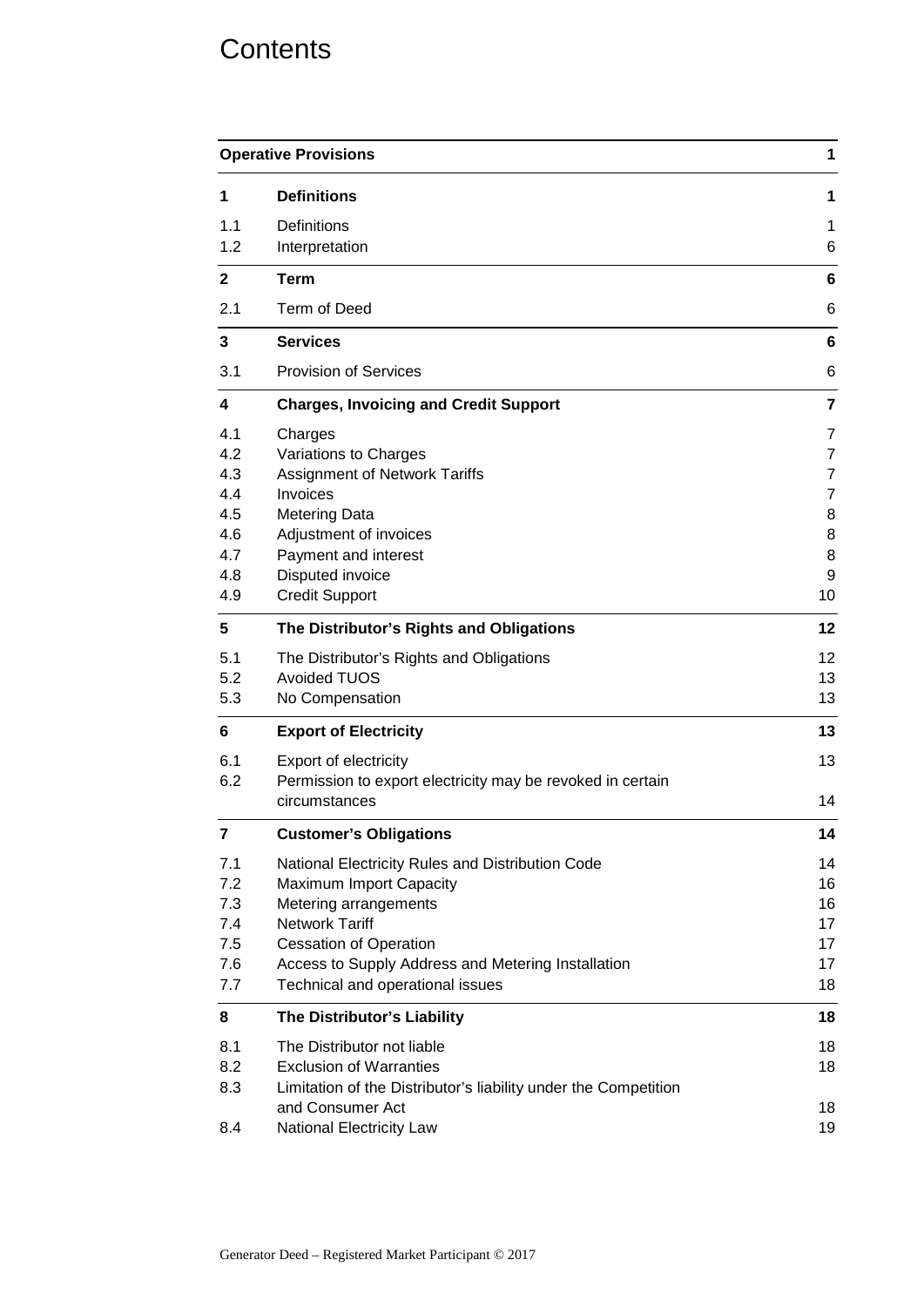| 9     | <b>Customer's Liability and Indemnity</b>  | 19 |
|-------|--------------------------------------------|----|
| 9.1   | Liability and Indemnity                    | 19 |
| 9.2   | Indemnities and reimbursements             | 19 |
| 10    | <b>Force Majeure</b>                       | 20 |
| 11    | <b>GST</b>                                 | 20 |
| 11.1  | <b>GST</b>                                 | 20 |
| 12    | <b>Insurance</b>                           | 21 |
| 12.1  | Insurance                                  | 21 |
| 13    | <b>Termination</b>                         | 22 |
| 13.1  | Termination by the Distributor             | 22 |
| 13.2  | Termination by the Customer                | 22 |
| 13.3  | Termination for insolvency                 | 22 |
| 13.4  | <b>Automatic Termination</b>               | 23 |
| 13.5  | Disconnection upon termination             | 23 |
| 14    | <b>Change in Electricity Law</b>           | 23 |
| 14.1  | Obligations upon Change in Electricity Law | 23 |
| 14.2  | <b>Dispute Resolution</b>                  | 23 |
| 15    | <b>General</b>                             | 24 |
| 15.1  | <b>Special Conditions</b>                  | 24 |
| 15.2  | Assignment                                 | 24 |
| 15.3  | Governing Law and Jurisdiction             | 24 |
| 15.4  | Waiver                                     | 24 |
| 15.5  | <b>Notices</b>                             | 24 |
| 15.6  | <b>Responsible Officer</b>                 | 25 |
| 15.7  | Variation                                  | 25 |
| 15.8  | <b>Entire Agreement</b>                    | 25 |
| 15.9  | Costs                                      | 25 |
| 15.10 | No Agency or Partnership                   | 25 |
| 15.11 | <b>Dispute Resolution</b>                  | 25 |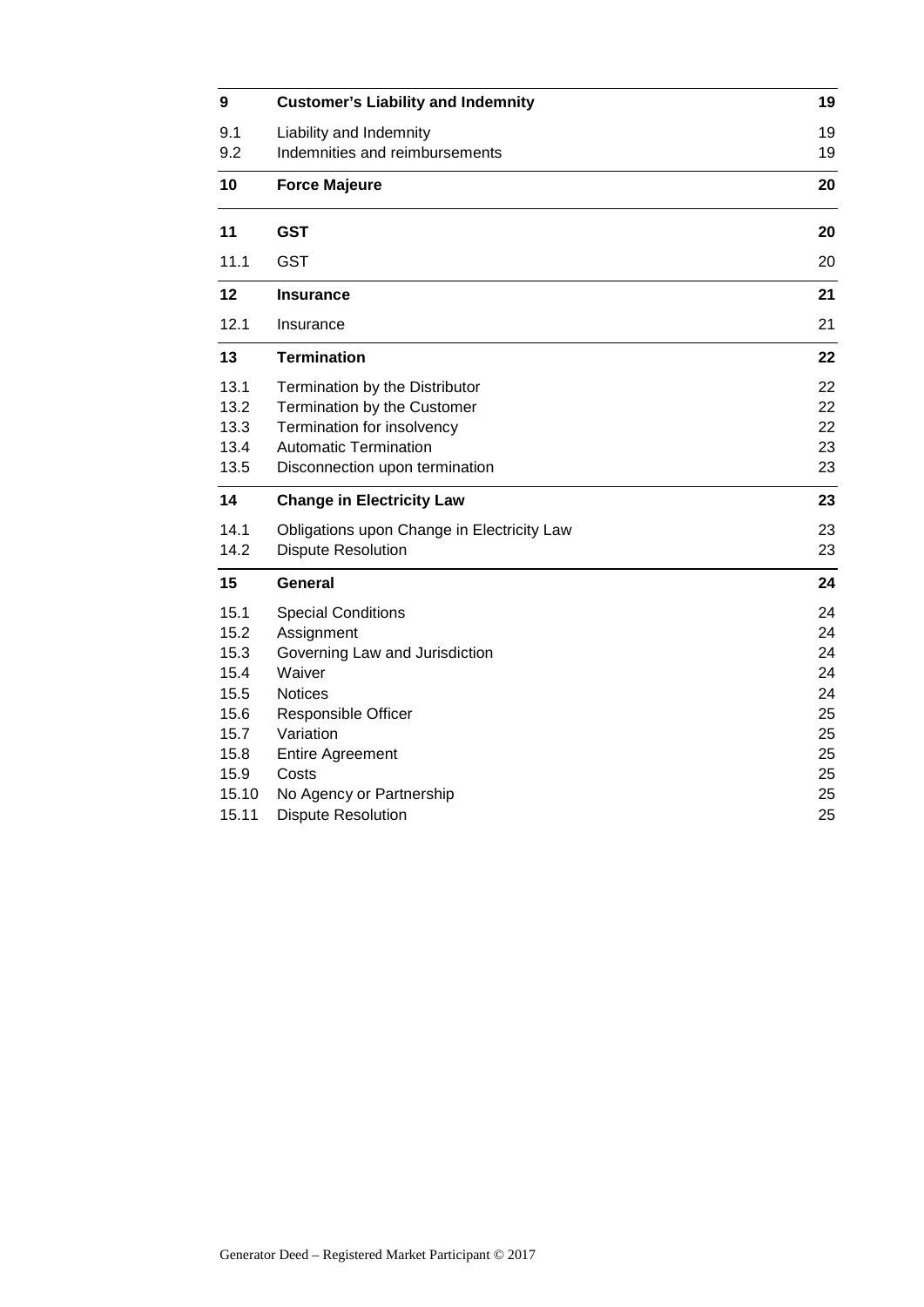**THIS DEED** is made on the day of 20

### **BETWEEN**: Distributor named in **item 1** of **Schedule 1** of this Deed (**the Distributor**)

### **AND**: Customer named in **item 1** of **Schedule 1** of this Deed (**the Customer**)

### **RECITALS**:

- (a) The Customer wishes to synchronise and parallel the Embedded Generating Unit with the Distributor's Distribution System and to have the Distributor provide the Services to the Customer.
- (b) The Distributor will permit the Customer to synchronise and parallel the Embedded Generating Unit with the Distributor's Distribution System and will provide the Services to the Customer on the terms and conditions of this Deed.
- (c) While the Distributor will permit the Customer to export electricity to the Distributor's Distribution System, **item 8** of **Schedule 1** will specify a Maximum Export Capacity.

### **Operative Provisions**

### **1 Definitions**

### **1.1 Definitions**

**Act** unless the context otherwise requires, means the Electricity Industry Act 2000 (Vic).

**AEMO** means Australian Energy Market Operator Limited ACN 072 010 327, or any body which assumes its functions in respect of the National Electricity Market.

**AER** means the Australian Energy Regulator as established under the Competition and Consumer Act 2010 (Cth), or any body which assumes its functions.

**Australian Standards** means the standards published by Standards Australia.

#### **Authorisation** means:

- (a) any authorisation, approval, licence, permit, consent, qualification, accreditation, notarisation, filing, registration, certificate, resolution, direction, declaration or exemption and any renewal and variation of them; and
- (b) for anything which a Government Agency may prohibit or restrict within a specified period, the expiry of that period without intervention or other action by that Government Agency.

**Bank Bill Rate** means the bank bill standard rate defined to be equal to: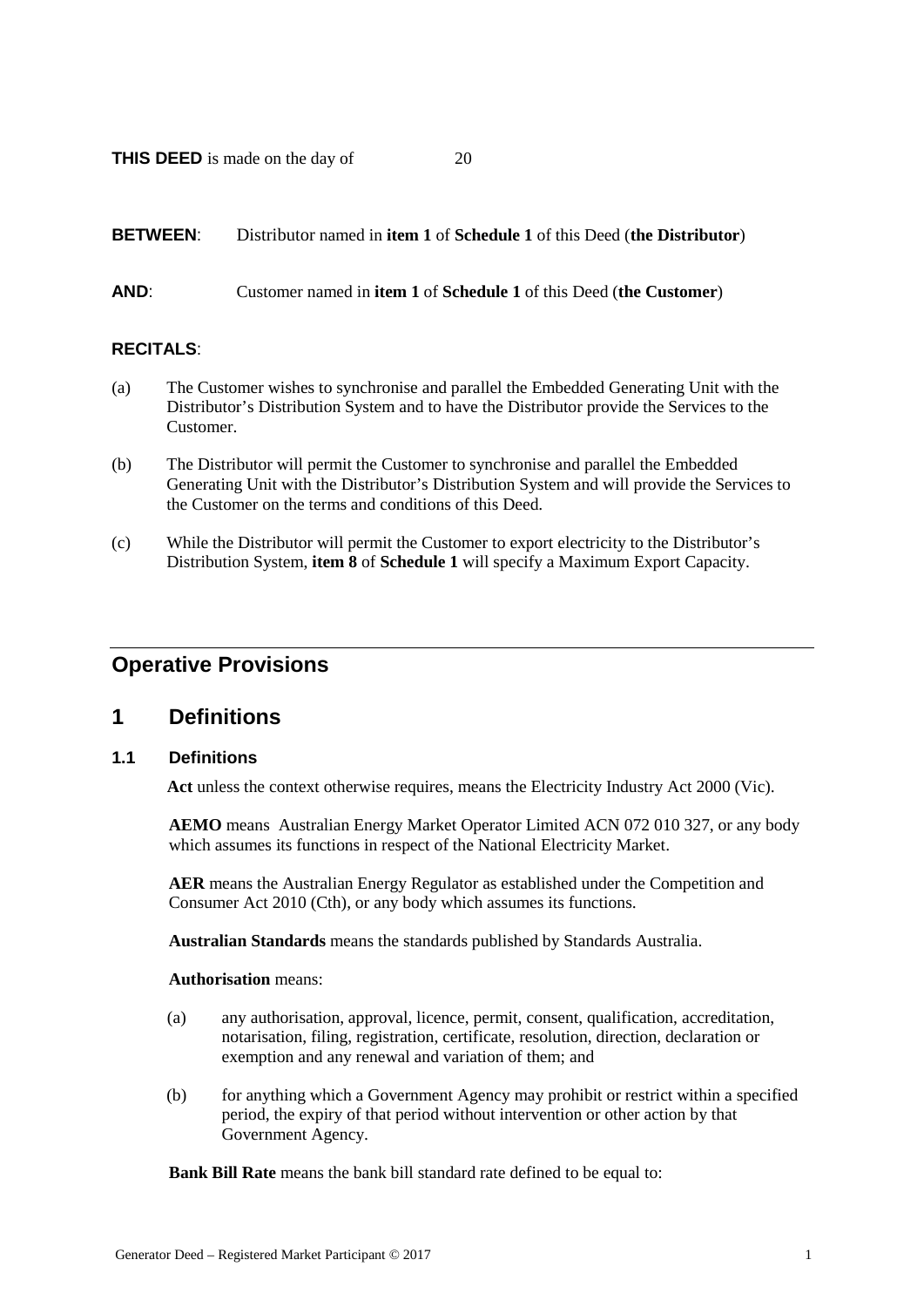- (a) the "bid rate" (rounded up to four decimal places) quoted on the page entitled "BBSY" of the Reuters Monitor System at or about 10:00am (Melbourne time) on any Business Day for bank accepted bills of exchange which have a tenor of 30 days; or
- (b) if the Bank Bill Rate cannot be determined in accordance with paragraph (a) of this definition, the rate percent per annum agreed by the parties in good faith to be the appropriate rate having regard to comparable indices then available in the then current bill market, and in default of agreement within 14 days, the rate nominated by the Distributor as an appropriate rate.

**Billing Cycle** means the period covered by an invoice.

**Business Day** means a day that is not a Saturday, Sunday or public holiday in Melbourne, Victoria.

**Change in Electricity Law** means the occurrence of any one or more of the following after the date of execution of this Deed:

- (a) the enactment of any new Electricity Law;
- (b) the repeal, modification or re-enactment of any existing Electricity Law;
- (c) a change in the official interpretation or application of any Electricity Law; or
- (d) the commencement of any Electricity Law which has not yet entered into effect.

**Charges** means charges for the provision of UoS Services, from the Commencement Date being charges based on the Network Tariff assigned to the Customer by the Distributor as specified in **item 10** of **Schedule 1** and subject to re-assignment under **clause [4.3](#page-9-0)** at any time after then.

**Charge Liability** means the sum of an amount reasonably estimated by the Distributor at the time of a request under **clause [4.9\(a\)](#page-12-0)** or at the date on which the Distributor recalculates the Required Credit Support Amount under **clause [4.9\(d\)](#page-13-0)** or **claus[e 4.9\(e\)](#page-13-1)** to be 90 days' forecast invoiced Charges and the amount of any Charge on which interest must be paid under **clause [4.7\(c\)](#page-11-0)** at the time of the request.

**Codes** mean the Distribution Code or any other code, order or other instrument applying from time to time to the Victorian region of the National Electricity Market, whether pursuant to statute, an order or certification of the AER, ESC or otherwise.

**Commencement Date** means that date specified in **item 2** of **Schedule 1**.

**Connection** means contact or a physical link such as will allow the delivery of electricity, but does not include energisation.

**Connection Assets** means assets used to provide the Connection Services as specified in **item 5** of **Schedule 1**.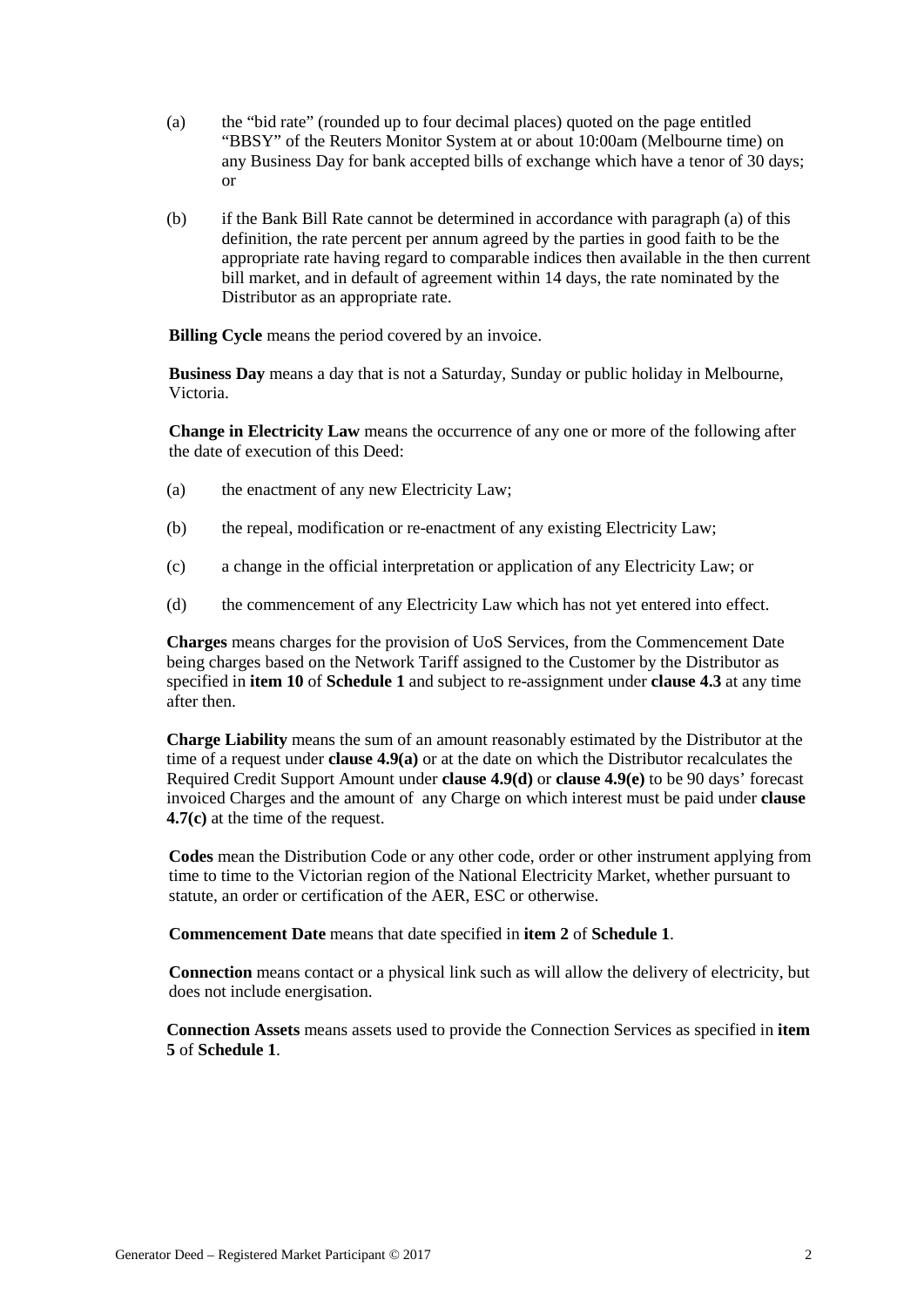**Connection Services** means the service of establishing Connection between the Distributor's Distribution System (on the one hand) and the Customer's Electrical Installation and the Embedded Generating Unit (on the other), so as to allow the delivery of electricity from the Distributor's Distribution System to the Customer's Electrical Installation up to but not exceeding the Maximum Import Capacity and the delivery of electricity from the Embedded Generating Unit to the Distributor's Distribution System up to but not exceeding the Maximum Export Capacity, including maintenance of that Connection but excluding augmentation of the Distributor's Distribution System or energisation.

**Credit Allowance**, subject to **clause [4.9\(b\)](#page-12-1)**, means an amount equal to the Credit Allowance Percentage of the Customer or the Guarantor, as the case may be, multiplied by the Maximum Credit Allowance.

**Customer Credit Rating Standard & Poor's credit rating or equivalent Credit Allowance Percentage Dun & Bradstreet Dynamic Risk Score Credit Allowance Percentage** AAA 100.0 N/A N/A N/A  $AA$ <sup>+</sup>,  $AA$ <sub>-</sub>  $AA$ <sup>-</sup>  $100.0$  N/A N/A N/A A+, A, A- 100.0 N/A N/A N/A  $BBB+$  90.0 N/A N/A N/A BBB 72.0 Minimal 72.0 BBB-  $|48.0 \t N/A$  N/A  $|N/A$ BB+ 13.0 Very Low 13.0 BB  $\vert 7.0 \vert$  Low  $\vert 7.0 \vert$  20 BB-  $4.0$  Below average/average 4.0 B+ 2.0 Moderate 2.0 B 1.1 High 1.1 1.1 High B- 0.4 Very High 0.4  $\text{CCC, CC, C}$  0.1 Severe 0.1 SD, D, NR  $\begin{bmatrix} 0.0 \\ 0.0 \end{bmatrix}$  N/A  $\begin{bmatrix} 0.0 \\ 0.0 \end{bmatrix}$  0.0

**Credit Allowance Percentage** means the percentage set out in the second or fourth column of the following table, as the case may be, which corresponds to the Customer Credit Rating:

**Customer Credit Rating** means a Standard & Poor's credit rating of the Customer or the Guarantor or its equivalent from another recognised credit rating agency reasonably acceptable to the Distributor. Where the Customer or the Guarantor, as the case may be, does not have such a rating, the Dun & Bradstreet Dynamic Risk Score instead is to be used.

**Customer's Electrical Installation** means all electrical infrastructure owned, operated or owned and operated by the Customer on the Customer's side of the Point of Supply.

**Default Rate** means on any date the rate percent per annum which is the aggregate of 2% per annum and the Bank Bill Rate.

**Deemed Distribution Contract** means a contract deemed to be entered into by the Distributor and a "retail customer" (as defined in section 40A(11) of the Act) under section 40A of the Act.

**Distribution Code** means the Electricity Distribution Code issued by the ESC pursuant to the Act.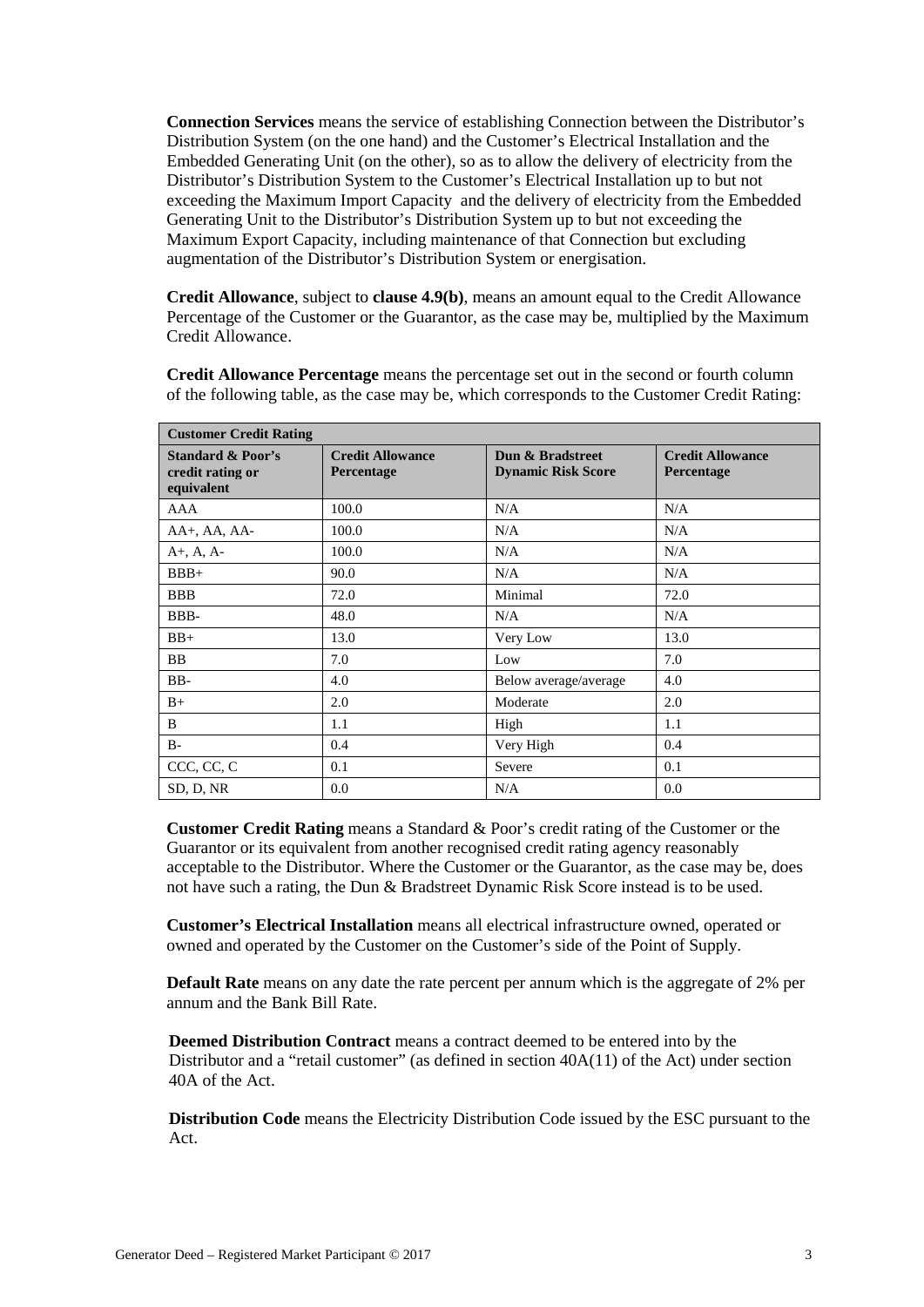**Distribution Licence** means a licence to distribute and supply electricity granted under the Act.

**Distribution System** has the meaning given to that term by the National Electricity Rules.

**Electricity Law** means the Codes, the Electricity Industry Act 2000 (Vic) and regulations under that Act, the Electricity Safety Act 1998 (Vic) and regulations under that Act, the Essential Services Commission Act 2001 (Vic) and regulations and determinations under that Act, the National Electricity (Victoria) Act (Vic) 2005, the Energy Safe Victoria Act (Vic) 2005 and regulations under that Act, the National Electricity Law, the National Electricity Rules, and any other law, statute, regulation, proclamation, order in council, direction, tariff, guideline or standard which can be enforced by law or by a regulatory authority against a participant in the Victorian region of the National Electricity Market.

**Embedded Generating Unit** means the electricity generator described in **item 6** of **Schedule 1**.

**Embedded Generator** has the meaning given to that term by the National Electricity Rules.

**Energise** has the meaning given to that term by the National Electricity Rules.

**ESC** means the Essential Services Commission established under the Essential Services Commission Act 2001 (Vic), or any body which assumes its functions.

**ESV** means Energy Safe Victoria established under the Energy Safe Victoria Act 2005 (Vic), or any body which assumes its functions.

**Force Majeure Event** means any event beyond the reasonable control of a party which could not have been avoided by that party taking all reasonable steps and includes an act of God, war, riot, natural disaster, act of terrorism, act of public enemy, strikes, blockades, lock out or other industrial dispute but specifically does not include unavailability of items of equipment comprising the Embedded Generating Unit..

#### **Government Agency** means:

- (a) a government, whether foreign, federal, state, territorial or local;
- (b) a department, office or minister of a government acting in that capacity; or
- (c) a commission, delegate, instrumentality, agency, board, or other governmental, semigovernmental, judicial, administrative, monetary or fiscal Government Agency, whether statutory or not.

**Guarantor** means an entity which, on terms acceptable to the Distributor, guarantees the performance of the Customer's payment obligations under this Deed.

**Maximum Credit Allowance** means 33.3% of an amount reasonably estimated by the Distributor at the time of a request under **clause [4.9\(a\)](#page-12-0)** or at the date on which the Distributor recalculates the Required Credit Support Amount under **claus[e 4.9\(d\)](#page-13-0)** or **clause [4.9\(e\)](#page-13-1)** to be a year's forecast invoiced Charges.

**Maximum Import Capacity** means the rate specified in **item 7** of **Schedule 1**.

**Maximum Export Capacity** means the rate specified in **item 8** of **Schedule 1**.

**Metering Data** has the meaning given to that term by the National Electricity Rules.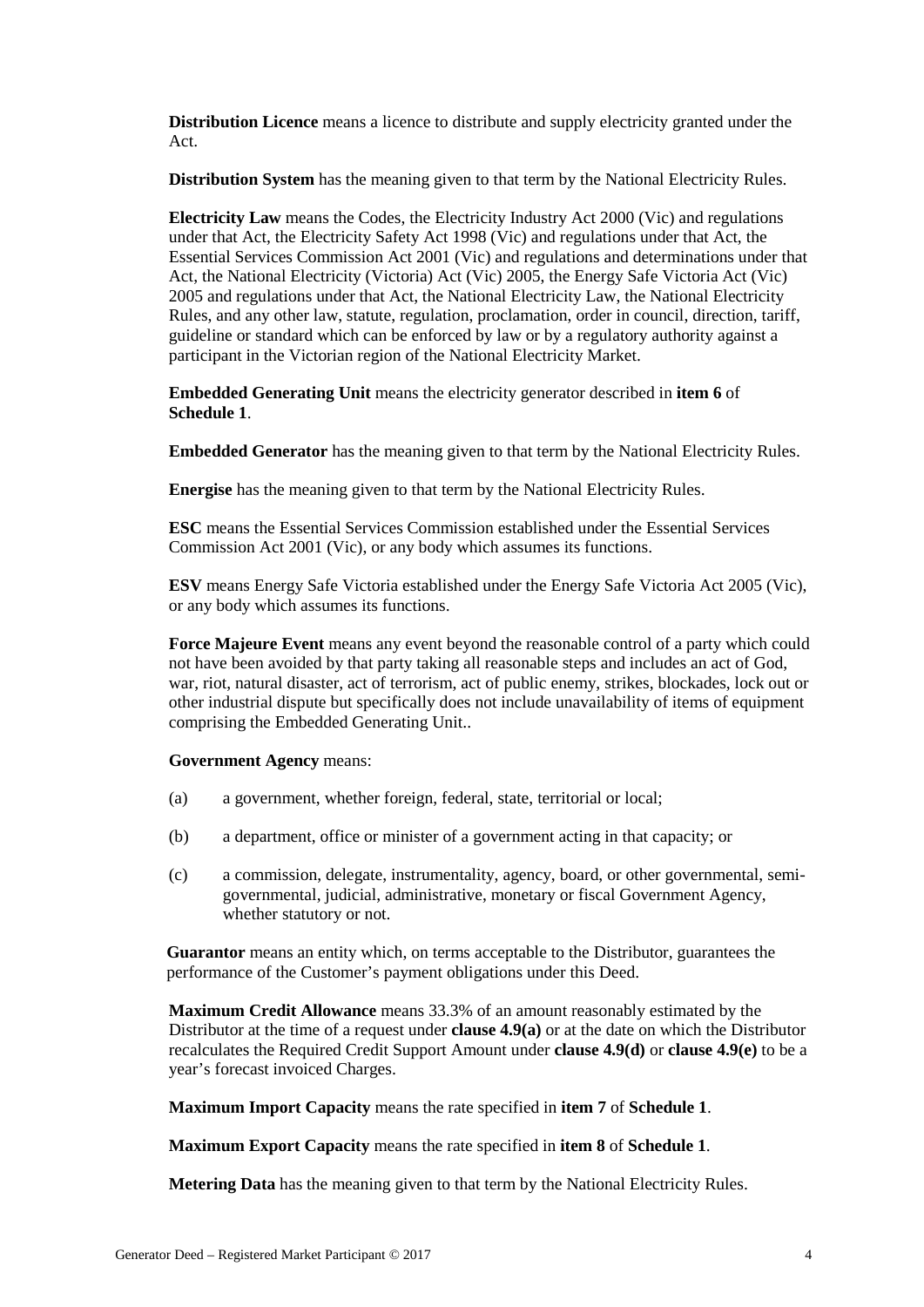**Metering Installation** means has the meaning given to that term by the National Electricity Rules and, in **clauses [4.5](#page-10-0)** and **[7.6](#page-19-0)** means the Metering Installation for the Point of Supply referred to in **clause [7.3\(a\)\(i\)](#page-18-0)**.

**Metering Services** means metering provision services and metering data provision services in respect of a Metering Installation.

**Metrology Procedure** means the procedure developed and published by AEMO in accordance with clause 7.14 of the National Electricity Rules.

**National Electricity Law** means the National Electricity (Victoria) Law which applies in Victoria as a result of the operation of section 6 of the National Electricity (Victoria) Act (Vic) 2005.

**National Electricity Market** has the meaning given to that term by the National Electricity Law.

**National Electricity Rules** means the rules made in accordance with the National Electricity Law.

**Network Tariffs** means the tariff or tariffs charged by the Distributor in accordance with the Electricity Law for distributing electricity using the Distributor's Distribution System and the transmission system.

**Non-Regulatory Matter** means any dispute or difference other than a Regulatory Matter.

**Point of Supply** means the point of supply specified in **item 4** of **Schedule 1**.

**Regulatory Matter** means any dispute or difference which is to be, or is capable of being, determined in accordance with the National Electricity Rules.

**Required Credit Support Amount** means the amount by which the Charge Liability exceeds the Credit Allowance.

**Responsible Officer** means in relation to each party, that person specified in **item 12** of **Schedule 1**.

**Responsible Person** has the meaning given to that term by the National Electricity Rules.

**Service and Installation Rules** means the Victorian Electricity Distributors Service and Installation Rules a copy of which may be found on the following website: **http://www.victoriansir.org.au/**.

**Services** means the Connection Services and the UoS Services.

**Special Conditions** means the Special Conditions (if any) provided in **item 14** of **Schedule 1**.

**Supply Address** means the address where the Embedded Generating Unit and Customer's Electrical Installation is located, as specified in **item 3** of **Schedule 1**.

**Term** has the meaning given to that term in **clause [2.1](#page-8-0)**.

**UoS Services** means the transportation and delivery of electricity through the Distributor's Distribution System and any other services which the Distributor includes in its Network Tariffs.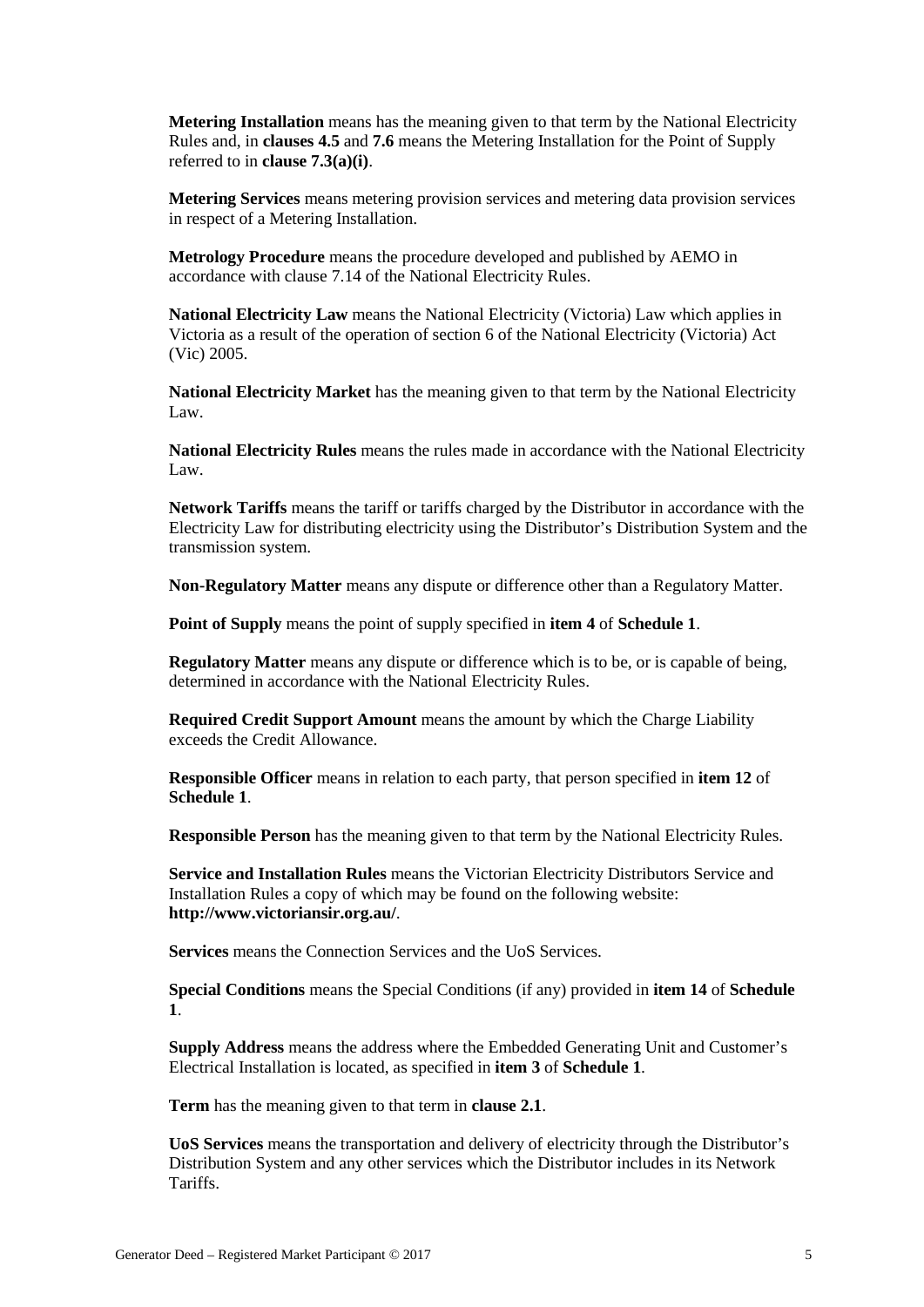### **1.2 Interpretation**

### **(a) General**

In this Deed (including the Recitals) unless a contrary intention appears:

- (i) a reference to any legislation or statutory instrument includes a reference to that legislation or statutory instrument as amended, modified, re-enacted and replaced from time to time, any rulings, regulations, guidelines or codes made or issued under or in relation to that legislation or statutory instrument;
- (ii) a reference to a clause, schedule or annexure is a reference to a clause of or schedule or annexure to this Deed;
- (iii) a reference to this Deed includes a reference to any schedules and annexures to this Deed;
- (iv) a reference to a document includes a reference to that document as amended or replaced from time to time;
- (v) if the day on which any act, matter or thing is to be done under this Deed is not a Business Day, that act, matter or thing must be done no later than the next Business Day.

### **(b) Headings**

In this Deed headings are used for reference only and do not affect the construction of any provision in this Deed.

### **(c) Parties Bound**

- (i) This Deed binds and benefits each party and their respective successors, assigns and legal personal representatives.
- (ii) If a party consists of more than one person, this Deed binds them jointly and each of them severally.

### **2 Term**

### <span id="page-8-0"></span>**2.1 Term of Deed**

This Deed will commence on the Commencement Date and continues for a term of 25 years, unless terminated earlier in accordance with this Deed.

### **3 Services**

### **3.1 Provision of Services**

Subject to:

- (a) the Customer complying with all of the terms of this Deed;
- (b) the terms of this Deed including, without limitation, **claus[e 5.1](#page-14-0)**; and
- (c) Electricity Law,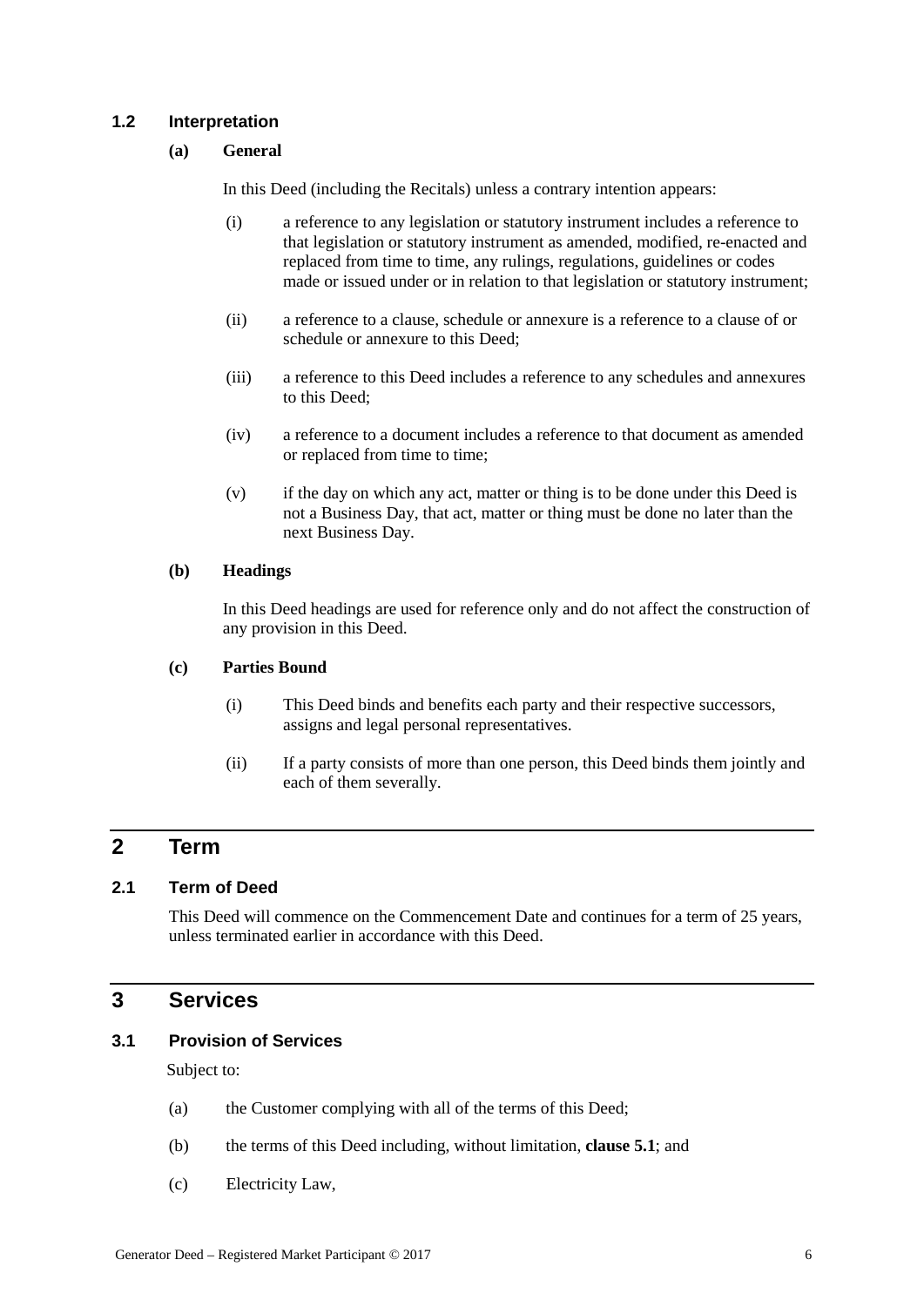the Distributor must use reasonable endeavours to provide the Customer with the Services during the Term.

### **4 Charges, Invoicing and Credit Support**

### **4.1 Charges**

- (a) The Customer shall pay the Distributor the Charges for the entire period after the Commencement Date during which the Distributor provides the Services to the Customer in accordance with this Deed.
- (b) The Charges are payable by the Customer despite any outages or other service disruption including, without limitation, any discontinuance, interruption or limitation in the quantity of electricity exported from the Embedded Generating Unit to the Distributor's Distribution System or delivered from the Distributor's Distribution System to the Customer's Electrical Installation.

### **4.2 Variations to Charges**

- (a) The Distributor must give the Customer 30 days prior notice of any variation to a Charge, or such longer period of notice as may be required by Electricity Law. Notice may be given by publication of such amended charges on the Distributor's website, provided that the Distributor must comply with any requirements of Electricity Law as to the giving of notice.
- (b) If a Charge is varied during a Billing Cycle, Power must invoice the varied Charge:
	- (i) on a pro-rata basis in the invoice for that Billing Cycle; or
	- (ii) in the invoice for the next Billing Cycle.

### <span id="page-9-0"></span>**4.3 Assignment of Network Tariffs**

The Distributor has assigned the Customer to the Network Tariff specified in **item 10** of **Schedule 1** in accordance with the Electricity Law. The Customer agrees that the Distributor may, from time to time and in accordance with the Electricity Law, re-assign the Customer to a different Network Tariff based on the eligibility criteria published by the Distributor from time to time in the Distributor's annual tariff reports. the Distributor must provide to the Customer an extract from the current annual tariff report upon request.

### **4.4 Invoices**

- (a) The Distributor will use its best endeavours to render invoices each month for Services provided, on the same Business Day of each month.
- (b) Invoices shall be in a format determined by the Distributor and must be consistent with electricity industry practice and must contain sufficient information as is reasonable to allow the Customer to assess the accuracy of the Charges specified in each invoice.
- (c) Amounts invoiced must be determined by the Distributor in accordance with Electricity Law.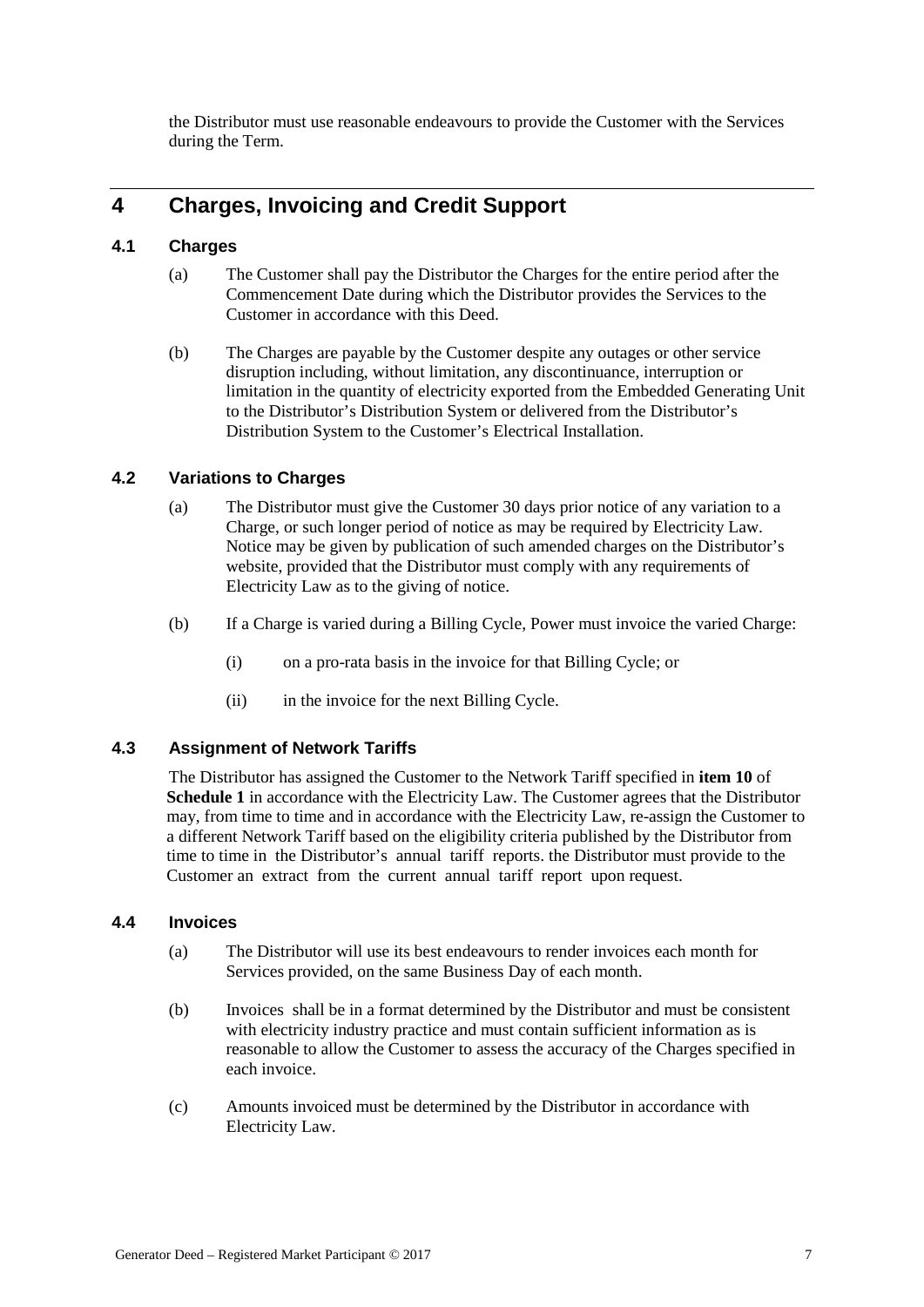### <span id="page-10-0"></span>**4.5 Metering Data**

- (a) Subject to **clauses [4.5\(b\)](#page-10-1)** and **[4.5\(d\)](#page-10-2)**, whichever party is the Responsible Person for the Metering Installation must use best endeavours to ensure that:
	- (i) the meter forming part of the Metering Installation is read (or attempted to be read) in accordance with the frequency specified in **item 9** of **Schedule 1**; and
	- (ii) the other party receives a copy of all Metering Data in accordance with the Metrology Procedure and any additional data in a form sufficient to enable the Distributor to invoice those of its Charges that require Metering Data.
- <span id="page-10-1"></span>(b) Where the Distributor and the Customer agree that the meter forming part of the Metering Installation may be read at the end of a period other than in accordance with the frequency specified in **item 9** of **Schedule 1**, the Charges may be based on estimated meter readings or meters read at the end of the other period.
- (c) Subject to **clause [4.5\(d\)](#page-10-2)** and **clause [4.6](#page-10-3)**, actual Metering Data is evidence of electricity supplied to or by the Customer and is to be the basis for determining Charges.
- <span id="page-10-2"></span>(d) Charges may be based upon estimated meter readings in accordance with the Electricity Law.
- (e) Where the Metering Data becomes available subsequent to the issuing of an invoice based on estimated meter readings in accordance with **clause [4.5\(b\)](#page-10-1)** or **[4.5\(d\)](#page-10-2)**, Charges must be adjusted in accordance with **clause [4.6](#page-10-3)**.
- (f) Estimated meter readings shall be determined by reference to the method set out in the Electricity Law or, if there is no such method, by reference to prior billing history or subsequent meter readings or any other method agreed between the parties.
- (g) A party must promptly notify the other party if it becomes aware of or perceives any errors in Metering Data provided by the other party.

### <span id="page-10-3"></span>**4.6 Adjustment of invoices**

An incorrect Charge in an invoice rendered under this Deed must be altered by the Distributor in a subsequent invoice to rectify the error. An adjusted invoice must include, or be accompanied by, an explanation of the reason why the adjusted invoice is being issued.

### <span id="page-10-4"></span>**4.7 Payment and interest**

- (a) Subject to **clause [4.8](#page-11-1)**, the Customer must pay any such invoice within 10 Business Days after the day on which the invoice is received (or deemed to be received) by the Customer.
- (b) Payment shall be made by deposit into the Distributor's nominated account, or in a manner otherwise agreed between the Distributor and the Customer.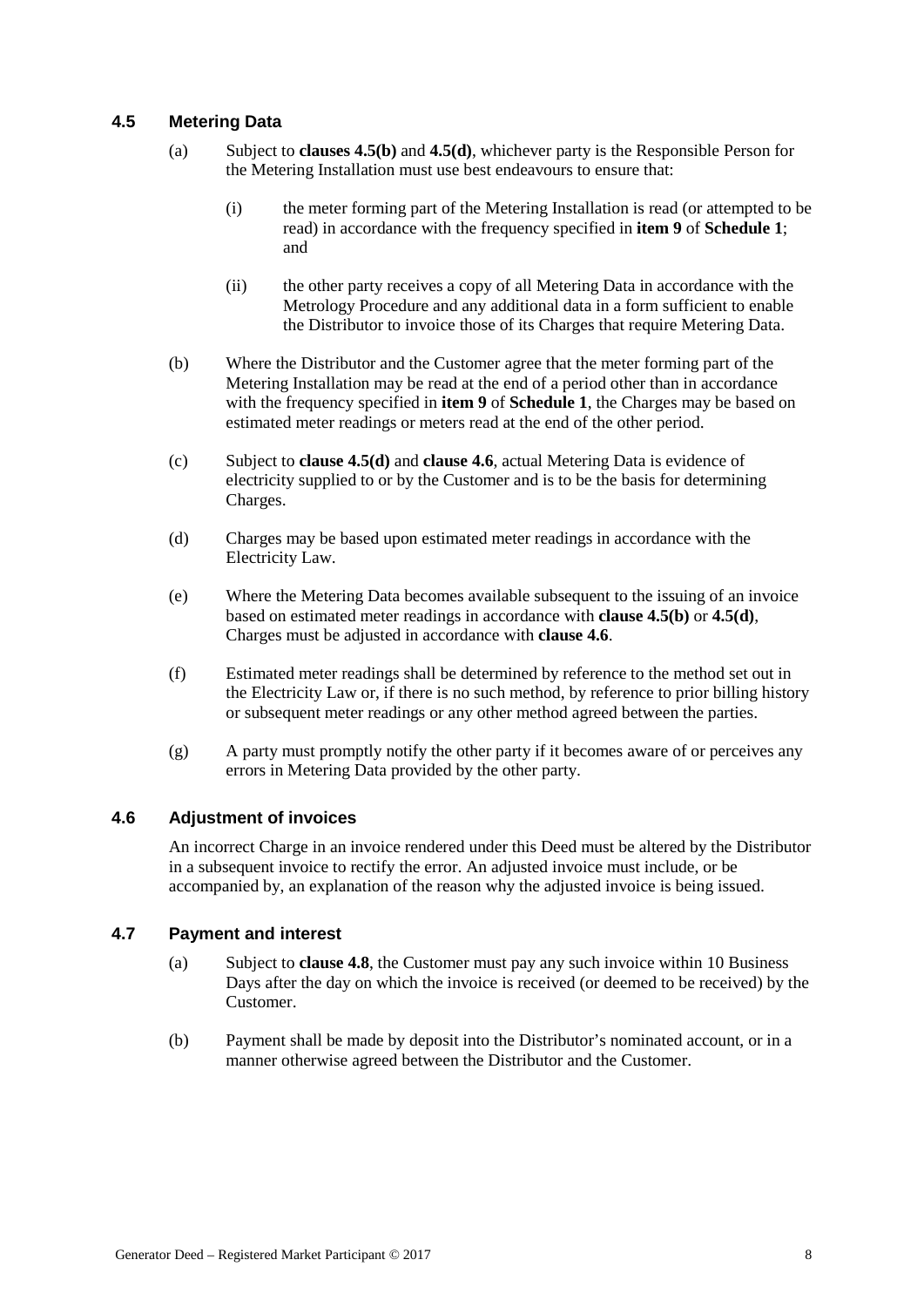<span id="page-11-0"></span>(c) If the Customer does not pay an invoice in full in accordance with this clause, the Customer must pay interest on the outstanding amount (excluding any amount genuinely disputed in accordance with **clause [4.8](#page-11-1)**) from the 10th Business Day after the day the invoice is received (or deemed to be received) until payment in full of the amount of the invoice plus all accrued interest. Interest will be calculated at the Default Rate applicable on the first day of the month in which the invoice was issued and will be capitalised on the first day of each following month and calculated on actual days elapsed and a 365 day year.

### <span id="page-11-4"></span><span id="page-11-1"></span>**4.8 Disputed invoice**

- (a) The Customer must notify the Distributor within 7 Business Days of receipt of an invoice (**Dispute Period**) if it disputes its obligation under this Deed to pay all or part of that invoice (**Disputed Invoice**) and must include in that notice its grounds for disputing the Disputed Invoice and the amount disputed.
- (b) Unless the Customer gives notice to the Distributor within the Dispute Period, the Customer must pay the Disputed Invoice in full, subject to its right to seek a subsequent adjustment under **clause [4.6](#page-10-3)** or to dispute the amount of the invoice under **clause [4.8\(d\)](#page-11-2)** after the invoice has been paid in full.
- <span id="page-11-3"></span>(c) If the Customer notifies the Distributor of a Disputed Invoice within the Dispute Period, the parties will seek to resolve that dispute in accordance with **clause [4.8\(d\)](#page-11-2)**, and the Customer will be required to pay the greater of the following amounts within the applicable period for payment of the relevant invoice under **clause [4.7\(a\)](#page-10-4)**:
	- (i) the amount of the invoice not genuinely disputed by the Customer; or
	- (ii) 80% of the amount of the previous undisputed invoice from the Distributor (or any other reasonable amount agreed by the parties).

For the purposes of this **clause [4.8\(c\)](#page-11-3)**, where a dispute as to an invoice is resolved, the resolved amount will be deemed to be an undisputed invoice amount.

- <span id="page-11-5"></span><span id="page-11-2"></span>(d) Any dispute notified under **clause [4.8\(a\)](#page-11-4)** shall be resolved in accordance with this clause and neither party may refer the dispute to the dispute resolution procedure under **clause [15.11](#page-27-0)** until the parties have satisfied obligations under **clause [4.8\(d\)\(i\)](#page-11-5)** and, if applicable, **clause [4.8\(d\)\(ii\)](#page-11-6)**:
	- (i) the Distributor will discuss with the Customer any queries that the Customer may have in relation to an invoice and conduct an internal review of the invoice within 10 Business Days after receipt of the notice. the Distributor will report its findings to the Customer as soon as practicable after completion of that review;
	- (ii) if the matter is not resolved within 2 Business Days from the receipt by the Customer of the Distributor's report under **clause [4.8\(d\)\(i\)](#page-11-5)**, either party may refer it to dispute resolution under **clause [15.11](#page-27-0)**.
- <span id="page-11-7"></span><span id="page-11-6"></span>(e) If, following the resolution of a dispute in accordance with **clause [4.8\(a\)](#page-11-4)** or **clause [15.11](#page-27-0)**, it is determined that the amount that is properly due to the Distributor in relation to that invoice is: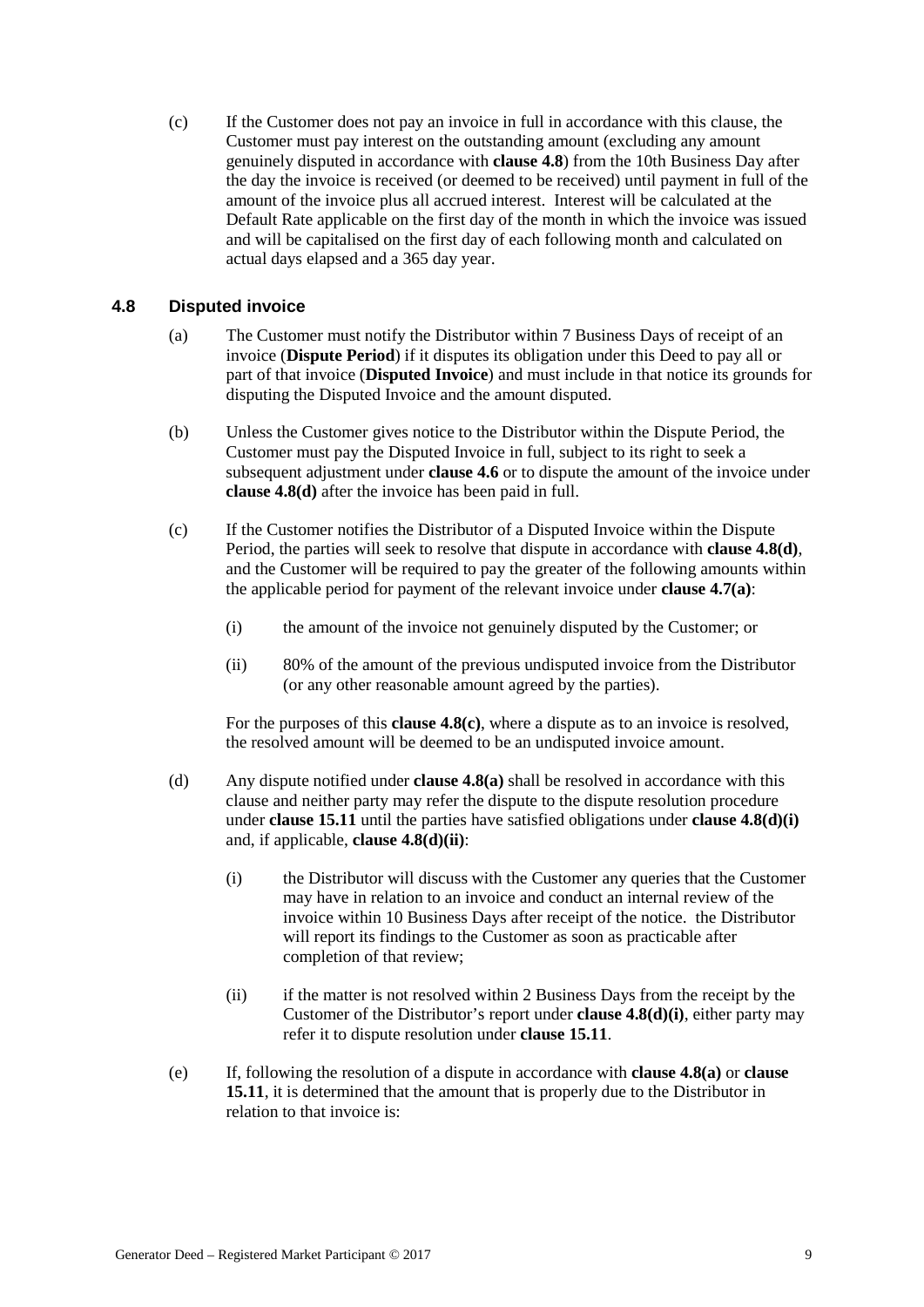- (i) more than the amount already paid by the Customer, then the Customer must pay within 3 Business Days to the Distributor the difference between the amount already paid and the amount determined to be payable, together with interest on that amount for the period of the underpayment;
- (ii) less than the amount already paid by the Customer, then the Distributor must pay within 3 Business Days to the Customer the difference between the amount already paid and the amount determined to be payable, together with interest on that amount for the period of the overpayment.
- <span id="page-12-2"></span>(f) Interest on the difference payable under **clause [4.8\(e\)](#page-11-7)** shall be calculated at the Default Rate applicable on the first day of each month, capitalised on the first day of each month and calculated on actual days elapsed and a 365 day year for each day after that invoice was due to be paid up to and including the date the difference and any accrued interest payable under this **clause [4.8\(f\)](#page-12-2)** (if any) is paid.
- (g) Unless the parties otherwise agree, no party may set off or deduct any money which it owes to the other party against any money which the other (second) party owes to the first party.
- (h) The payment by the Customer of all or part of an invoice from the Distributor (whether or not that invoice was disputed by the Customer at the time) will not preclude the Customer from subsequently challenging its liability to pay that invoice or a part of that invoice (unless the challenge relates to a dispute which has already been finally determined in accordance with this **clause [4.8](#page-11-1)**).

### <span id="page-12-0"></span>**4.9 Credit Support**

- (a) Where the Required Credit Support Amount is greater than zero, the Distributor may request the Customer to provide to the Distributor and, within 10 Business Days after the request the Customer must provide to the Distributor, an unconditional undertaking in favour of the Distributor which:
	- (i) is substantially in the form of **Annexure 1** or such other form as approved by the Distributor; and
	- (ii) is issued by either an Australian bank or any other financial institution approved by the Distributor which is capable of paying on the Credit Support in Melbourne when demanded (**Credit Support**).
- <span id="page-12-1"></span>(b) For the purpose of the calculation of the Required Credit Support Amount, the Credit Allowance of the Customer is zero if at the time of the Distributor's request for Credit Support under **clause [4.9\(a\)](#page-12-0)** any of the following apply:
	- (i) within the previous 12 months or, where the Commencement Date occurs within the previous 12 months, since the Commencement Date, the Customer has failed to pay in full:
		- (A) 3 invoices within the required time limit for payment;
		- (B) 2 consecutive invoices within the required time limit for payment; or
		- (C) 1 invoice within 25 Business Days of the due date,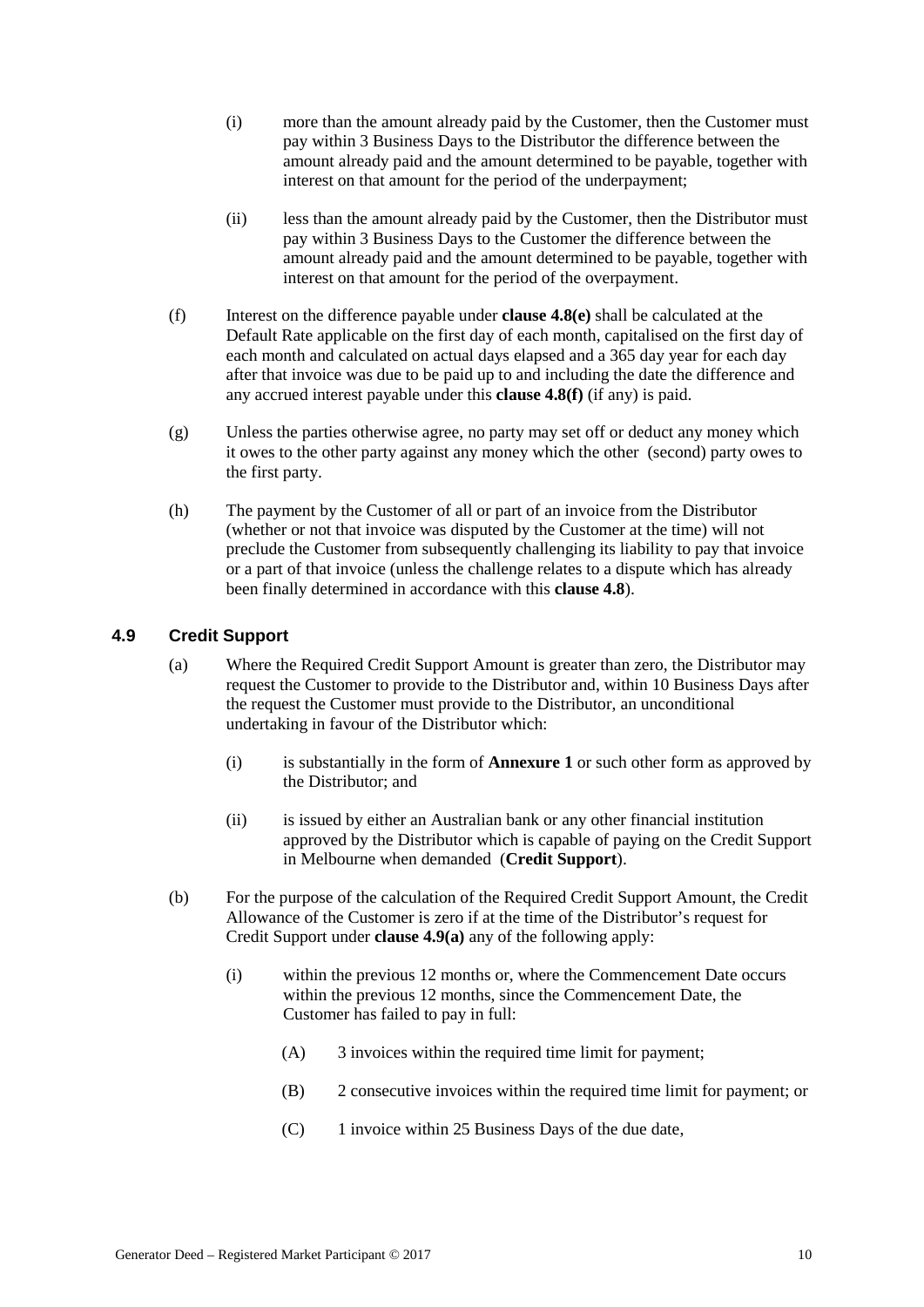otherwise than where the failure to pay an invoice is due to a dispute under **clause [4.8](#page-11-1)**;

- (ii) AEMO calls upon any credit support provided by the Customer to AEMO under the National Electricity Rules; and
- (iii) the Customer ceases to be registered under the National Electricity Rules.
- <span id="page-13-5"></span><span id="page-13-4"></span><span id="page-13-2"></span>(c) The Credit Support provided by the Customer under **clause [4.9\(a\)](#page-12-0)** must be for an amount requested by the Distributor, not exceeding the Required Credit Support Amount.
- <span id="page-13-0"></span>(d) If at any time the aggregate amount of uncalled Credit Support held by the Distributor is less than 90% of the Required Credit Support Amount, the Customer must within 10 Business Days of a request from the Distributor increase the amount of the Credit Support to the Required Credit Support Amount.
- <span id="page-13-1"></span>(e) If at any time the aggregate amount of uncalled Credit Support held by the Distributor is more than 110% of the Required Credit Support Amount or if the Required Credit Support Amount is zero, the Distributor must within 10 Business Days of a request from the Customer and in conjunction with the Customer do all things necessary to reduce the aggregate amount of uncalled Credit Support held by the Distributor to the Required Credit Support Amount.
- <span id="page-13-3"></span>(f) the Distributor may set off from, apply or draw on the Credit Support if:
	- (i) the Customer has failed to pay any amount due and owing by the Customer to the Distributor under this Deed at any time 3 Business Days after giving notice to the Customer that it intends to set off, apply or draw on the Credit Support; and
	- (ii) there is no dispute outstanding in accordance with **clause [4.8](#page-11-1)** or **clause [15.11](#page-27-0)** in relation to the Customer's liability to pay an amount.
- (g) If the Customer has been required to provide Credit Support, the Customer must ensure that at all times the aggregate undrawn or unclaimed amount of the Credit Support is not less than the amount determined by the Distributor in accordance with **clause [4.9\(c\)](#page-13-2)** or adjusted in accordance with **clause [4.9\(d\)](#page-13-0)**.
- (h) Following termination or expiry of this Deed, any balance of the Credit Support outstanding after payment of all amounts owing by the Customer to the Distributor under this Deed must be paid to the Customer or cancelled or returned to the Customer, as appropriate.
- (i) The exercise of any rights of set off by the Distributor under **clause [4.9\(f\)](#page-13-3)** does not prejudice any other right of recovery which the Distributor has in respect of any outstanding amount owed by the Customer.
- (j) The Customer must not take any steps to seek an injunction or otherwise restrain:
	- (i) any issuer of the Credit Support from paying the Distributor pursuant to the Credit Support;
	- (ii) the Distributor from taking any steps for the purposes of making a demand against the Credit Support; or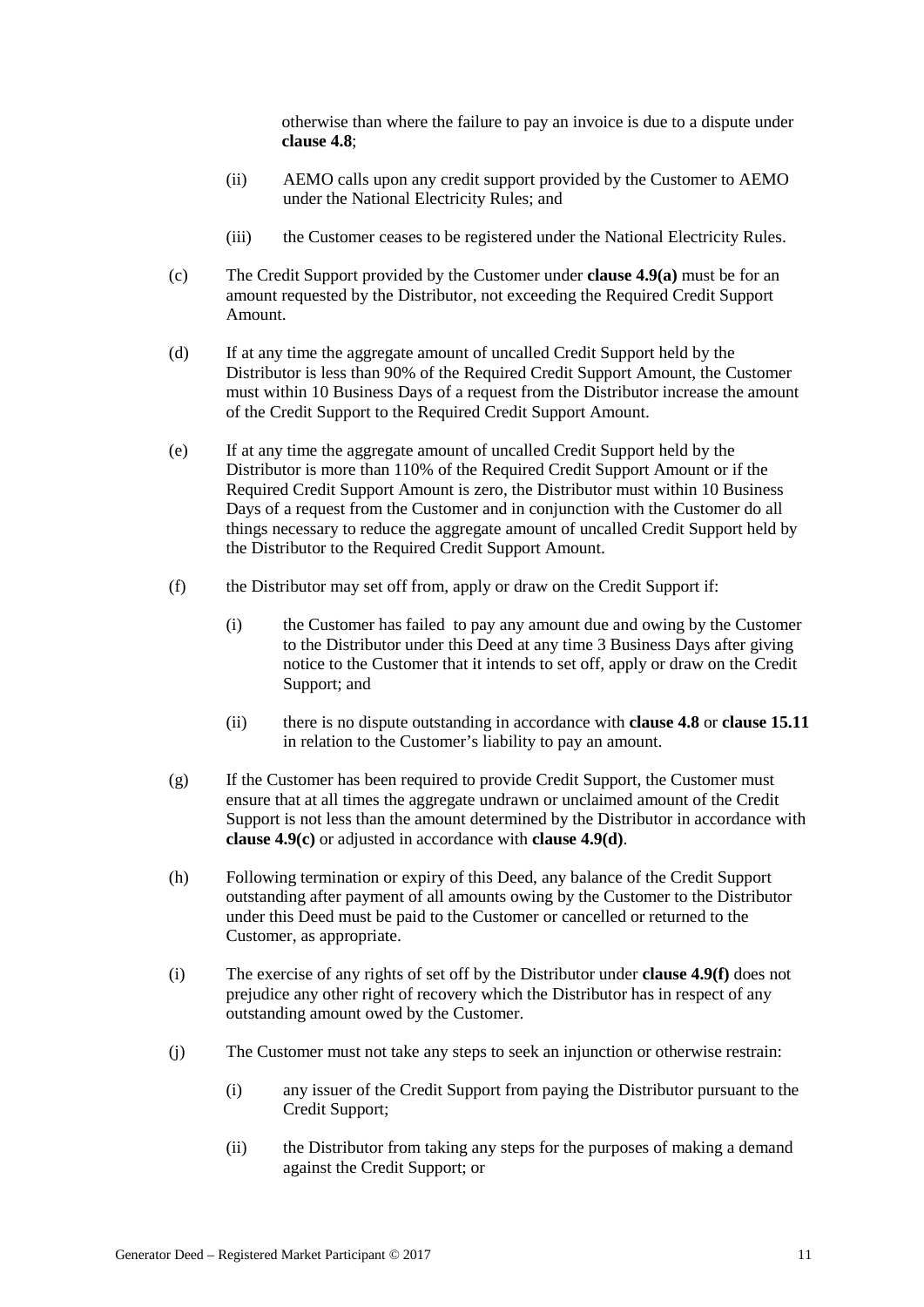(iii) the Distributor using the money obtained in the calling of the Credit Support,

where the Distributor has acted in accordance with **clause [4.9\(a\)](#page-12-0)** to **clause [4.9\(l\)](#page-14-1)** (each inclusive).

- (k) The Customer must notify the Distributor within 1 Business Day if the Credit Allowance of the Customer becomes equal to zero because of the operation of **clause [4.9\(b\)\(ii\)](#page-13-4)** or **clause [4.9\(b\)\(iii\)](#page-13-5)**.
- <span id="page-14-1"></span>(l) If the issuer of the Credit Support pays an amount to the Distributor which amount was not set off from, applied or drawn on in accordance with in accordance with **clause [4.9\(a\)](#page-12-0)** to **clause [4.9\(l\)](#page-14-1)** (each inclusive), the Distributor holds that amount on trust for the Customer and must pay it to the Customer on demand, together with interest at the Default Rate from the date upon which that amount was paid to the Distributor to the date upon which that amount is paid to the Customer.

### **5 The Distributor's Rights and Obligations**

### <span id="page-14-0"></span>**5.1 The Distributor's Rights and Obligations**

- (a) From the Commencement Date and subject to **clauses [5.1\(c\)](#page-14-2)**, **[7](#page-16-0)**, **[8](#page-20-0)**, **[9](#page-21-0)** and **[13.4](#page-25-0)**, the Distributor will comply with all applicable requirements of the Electricity Law when performing its obligations under this Deed.
- (b) The Distributor will use its reasonable endeavours to ensure that the Distributor's Distribution System is capable of accepting the export of electricity from the Embedded Generating Unit to the Distributor's Distribution System through the Point of Supply up to the Maximum Export Capacity.
- <span id="page-14-2"></span>(c) The Distributor may discontinue, interrupt or limit the quantity of electricity exported from the Embedded Generating Unit to the Distributor's Distribution System or delivered from the Distributor's Distribution System to the Customer's Electrical Installation at any time for the following reasons:
	- (i) planned maintenance, repair or augmentation of the Distributor's Distribution System;
	- (ii) unplanned maintenance or repair of the Distributor's Distribution System in circumstances where, in the reasonable opinion of the Distributor, the Embedded Generating Unit or the Customer's Electrical Installation poses an immediate threat of injury or material damage to a person, property or the Distributor's Distribution System;
	- (iii) where otherwise permitted or required under the Electricity Law or in accordance with any valid direction given by an authority in accordance with Electricity Law;
	- (iv) in the case of an emergency;
	- (v) where the Customer has not obtained or has failed to maintain all necessary Authorisations or is otherwise in breach of its obligations under **clause [7.1](#page-16-1)** and has not remedied that failure or breach within 7 days after receiving a notice from the Distributor to remedy that failure or breach;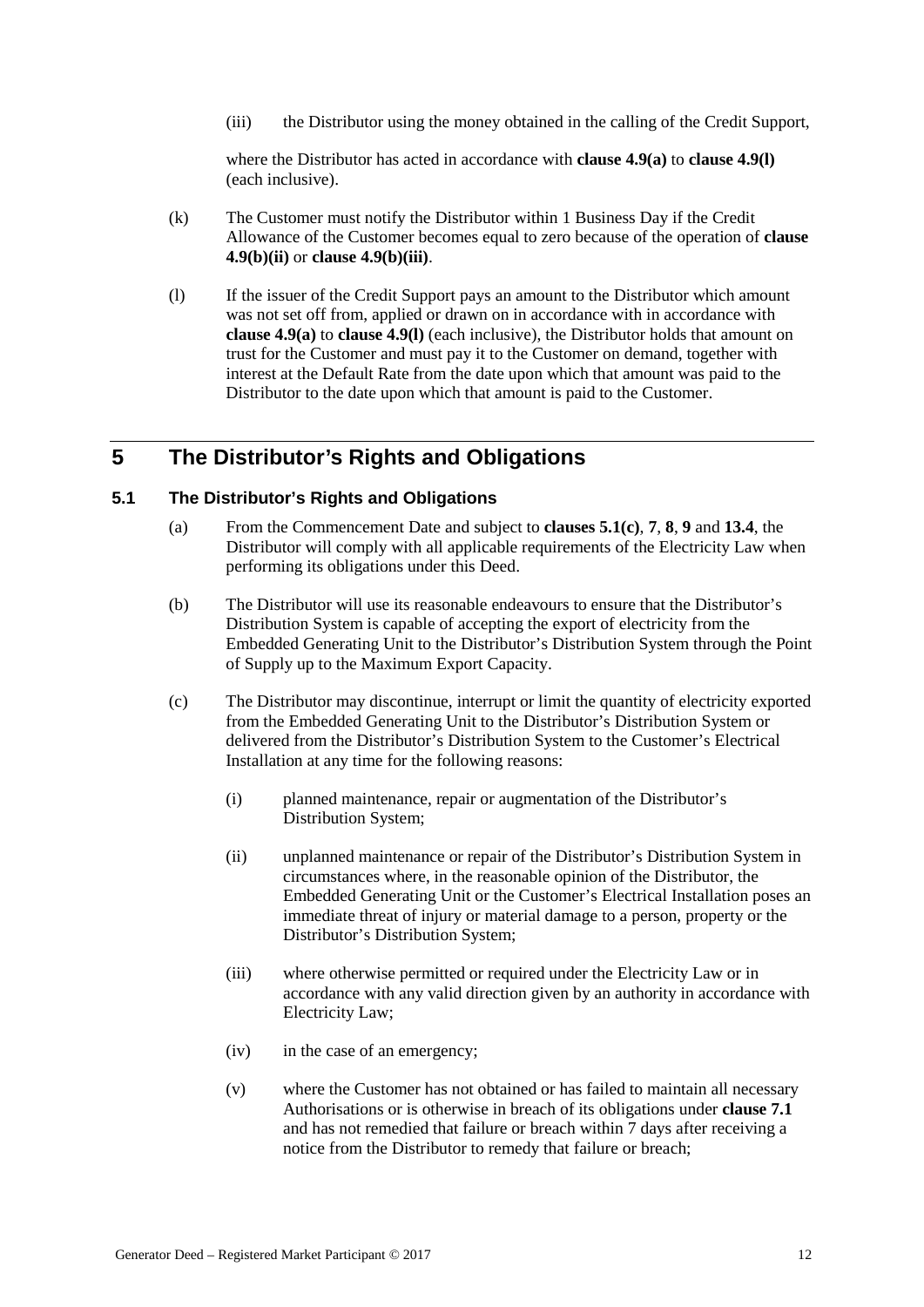- (vi) where the Customer has failed to act as required under Electricity Law and has not remedied that failure within 7 days after receiving a notice from the Distributor to remedy that failure.
- (vii) where the Distributor is entitled or required to disconnect the Point of Supply under the Electricity Law.
- (d) If the Distributor discontinues, interrupts or limits the acceptance of export electricity under **clause [5.1\(c\)](#page-14-2)**, the Distributor must, after making allowance for the Distributor's total operational works program and the Distributor's Distribution System priorities, use reasonable endeavours to resume accepting the export of electricity as soon as possible after the reason for the discontinuance, interruption or limitation has been remedied or removed or otherwise ceases.
- (e) In the event of:
	- (i) emergency;
	- (ii) any risk to the health or safety of any person or the Distributor's Distribution System; or
	- (iii) matters relating to the Distributor's operation of its electricity distribution business,

the Distributor may at its sole discretion immediately block or isolate the control system that operates the Embedding Generating Unit.

### **5.2 Avoided TUOS**

Pursuant to the Distributor's obligation under clause 5.5(h) of the National Electricity Rules to pass through the avoided charges for the locational component of *prescribed TUOS services*, within 90 days after the end of each applicable financial year the Distributor will pay the required amount to the Customer for that financial year and provide a statement of each of the charges and amounts determined by the Distributor for the purposes of clause 5.5(i) of the National Electricity Rules.

### **5.3 No Compensation**

In the event the Embedded Generating Unit of the Customer is *constrained off* or *constrained on* during a *trading interval* for the purposes of clause 5.5(f)(4)(ii)(A) of the National Electricity Rules, the Distributor will not pay any compensation to the Customer.

### **6 Export of Electricity**

### **6.1 Export of electricity**

The Customer is permitted to export electricity from the Customer's Embedded Generating Unit to the Distributor's Distribution System in accordance with this Deed.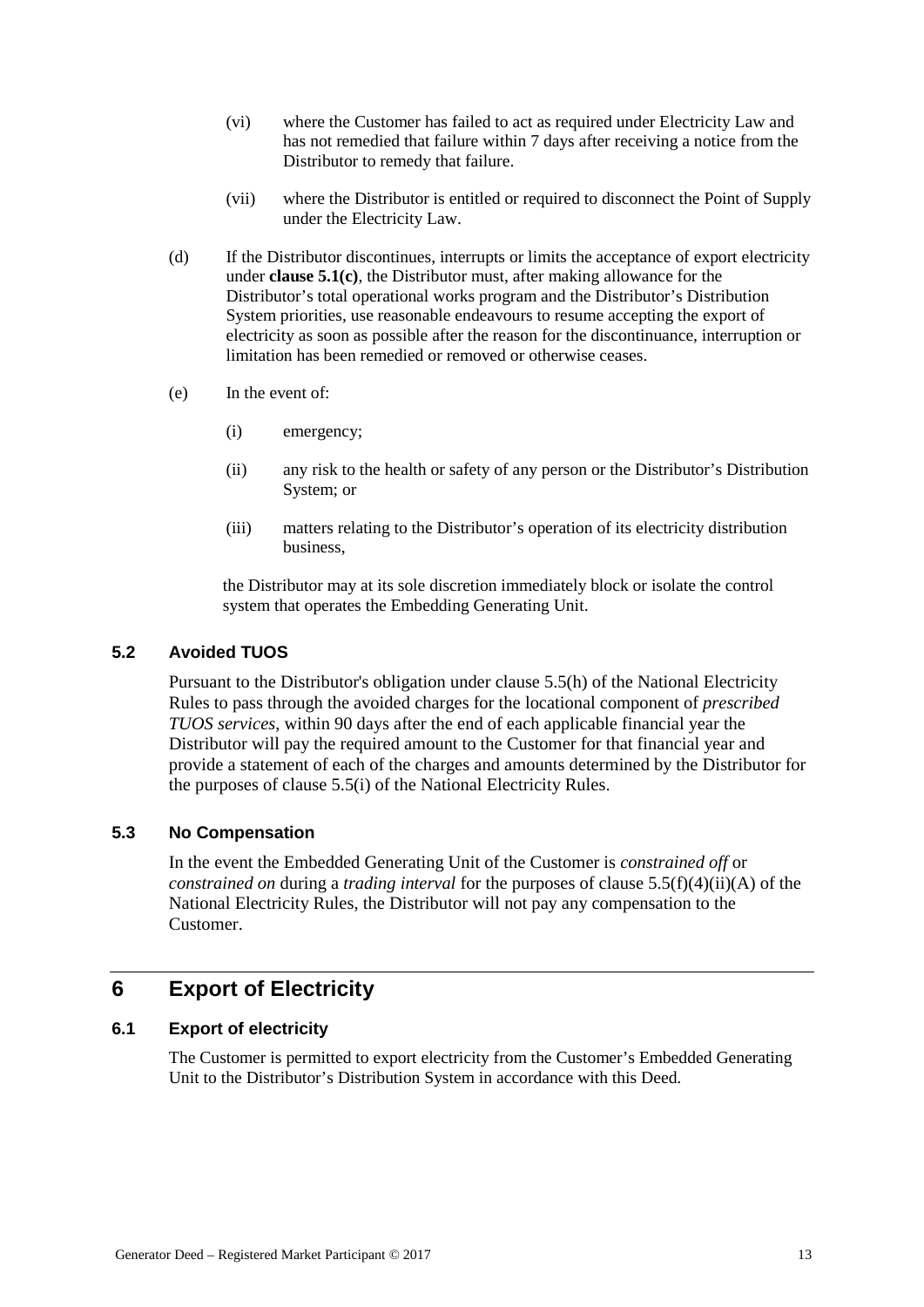### <span id="page-16-2"></span>**6.2 Permission to export electricity may be revoked in certain circumstances**

- (a) The Distributor may by 30 days' written notice to the Customer revoke its permission for the Customer to export electricity from the Customer's Embedded Generating Unit to the Distributor's Distribution System if, in the Distributor's opinion:
	- (i) the export of electricity from the Embedded Generating unit has not commenced within 6 months after the Commencement Date; or
	- (ii) there has been no export of electricity from the Embedded Generating Unit for any continuous period of 3 months, provided that notice for this reason may not be given until after the second anniversary of the Commencement Date.
- (b) If the Distributor provides the Customer with a notice in accordance with **clause [6.2\(a\)](#page-16-2)**, at the end of the notice period the Customer must not export electricity from the Customer's Embedded Generating Unit to the Distributor's Distribution System.

### <span id="page-16-0"></span>**7 Customer's Obligations**

### <span id="page-16-1"></span>**7.1 National Electricity Rules and Distribution Code**

- (a) The Customer must be a Market Participant (as defined in the National Electricity Rules) and the Embedded Generating Unit must be classified as a market generating unit (as defined in the National Electricity Rules) under clause 2.2.4(a) of the National Electricity Rules, and at all times during the Term the Customer must maintain that registration and that classification.
- <span id="page-16-3"></span>(b) The Customer must comply with all obligations imposed on it by the Electricity Law and any direction given in accordance with the Electricity Law in relation to the connection and operation of the Embedded Generating Unit and the Customer's Electrical Installation, the export of electricity from the Embedded Generating Unit to the Distributor's Distribution System and the delivery of electricity from the Distributor's Distribution System to the Customer's Electrical Installation.
- (c) Without limiting **clause [7.1\(b\)](#page-16-3)**, the Customer must comply with the Distribution Code as an "embedded generator" (as defined in the Distribution Code). The Customer must also comply with the obligations imposed on "customers" (as defined in the Distribution Code) under the Distribution Code. If there is any inconsistency between the Distribution Code and this Deed, the Distribution Code prevails.
- (d) The Customer must obtain all necessary Authorisations and statutory approvals from the relevant responsible authorities to enable the Distributor to accept the export of electricity from the Embedded Generating Unit to the Distributor's Distribution System.
- (e) In particular and without limiting the Customer's obligations under this clause, the Customer must:
	- (i) ensure that the Embedded Generating Unit complies with, and is installed and maintained in accordance with:
		- (A) all applicable Australian Standards;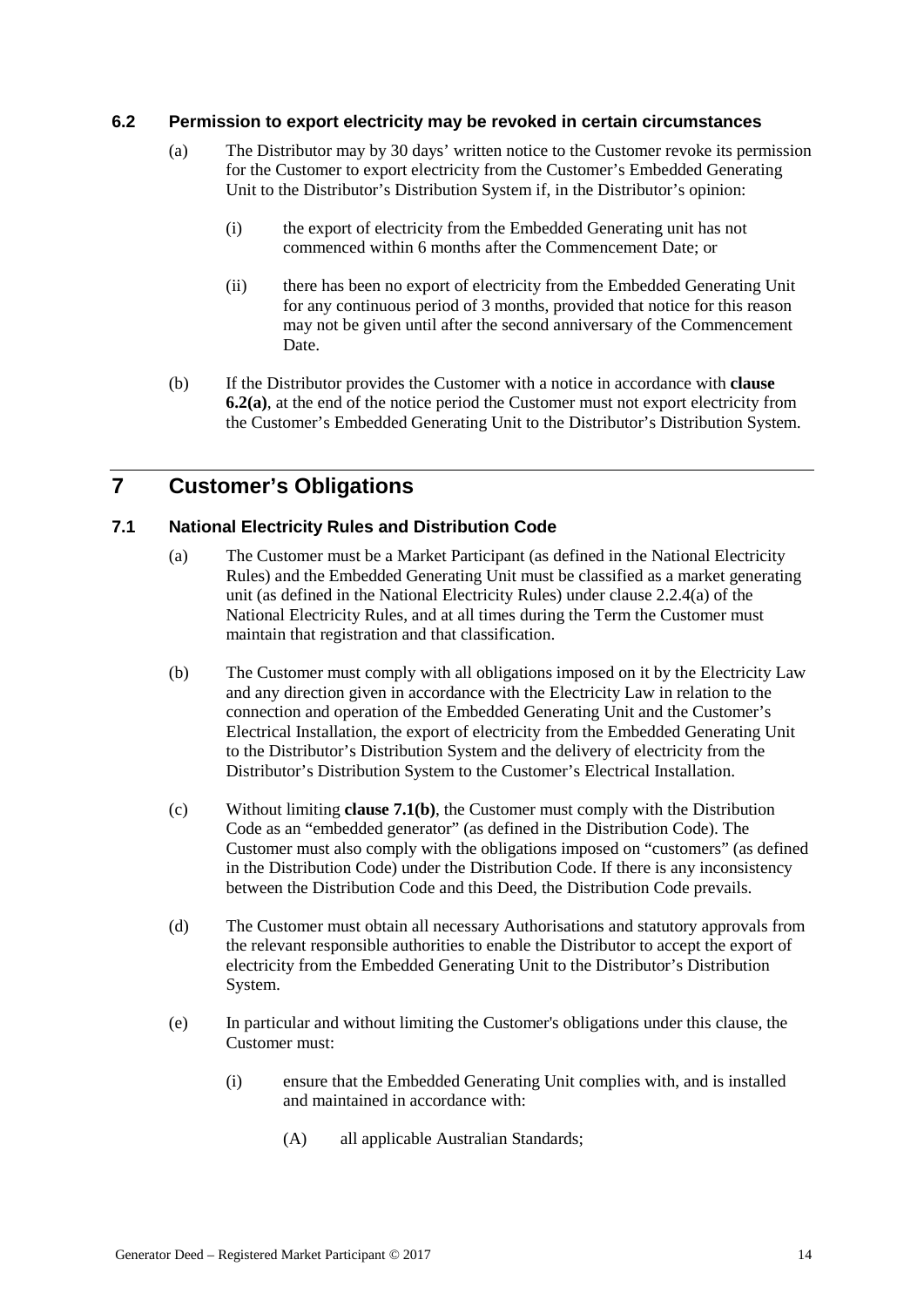- (B) the Electricity Safety Act 1998 (Vic) and any regulations applicable to installations issued under that Act;
- (C) any other technical requirements reasonably required by the Distributor (including, without limitation, the Service and Installation Rules to the extent that they apply to the Embedded Generating Unit);
- (D) in the case of any Embedded Generating Unit 5 MW or more, the registered performance standards for the Embedded Generating Unit under the National Electricity Rules, a copy of which is contained in **Schedule 2** or such higher standards as may be reasonably required by the Distributor as notified in writing to the Customer; and
- (E) in the case of any Embedded Generating Unit less than 5 MW, the performance standards for the Embedded Generating Unit as notified by the Distributor, a current copy of which is contained in **Schedule 3** or such higher standards as may be reasonably required by the Distributor as notified in writing to the Customer.
- (ii) use its best endeavours to ensure the Embedded Generating Unit is maintained in a safe condition;
- (iii) use its best endeavours to ensure the Distributor's Distribution System and the reliability and quality of supply to other customers of the Distributor are not adversely affected by the Embedded Generating Unit and the Customer's use or operation of it;
- (iv) inform the Distributor as soon as practicable if there is any:
	- (A) proposed change to wiring or plant or equipment in relation to the Embedded Generating Unit which may affect the ability of the Embedded Generating Unit to comply with this clause;
	- (B) change to the major purpose for which the electricity is used in relation to the Embedded Generating Unit;
	- (C) change affecting access to the Distributor's equipment located in or around the Embedded Generating Unit; and
	- (D) major change to the amount of electricity likely to be used by the Customer in relation to the Embedded Generating Unit;
- (v) notify the Distributor without delay if it becomes aware of:
	- (A) anything that materially affects or is likely to affect its ability to comply with its obligations under this Deed;
	- (B) anything that occurs or becomes apparent that may affect the safety of its own or the Distributor's employees or agents, the Distributor's customers or their employees, agents or customers or any member of the public or result in the Distributor being in breach of the Codes, the Distribution Licence or the Act; or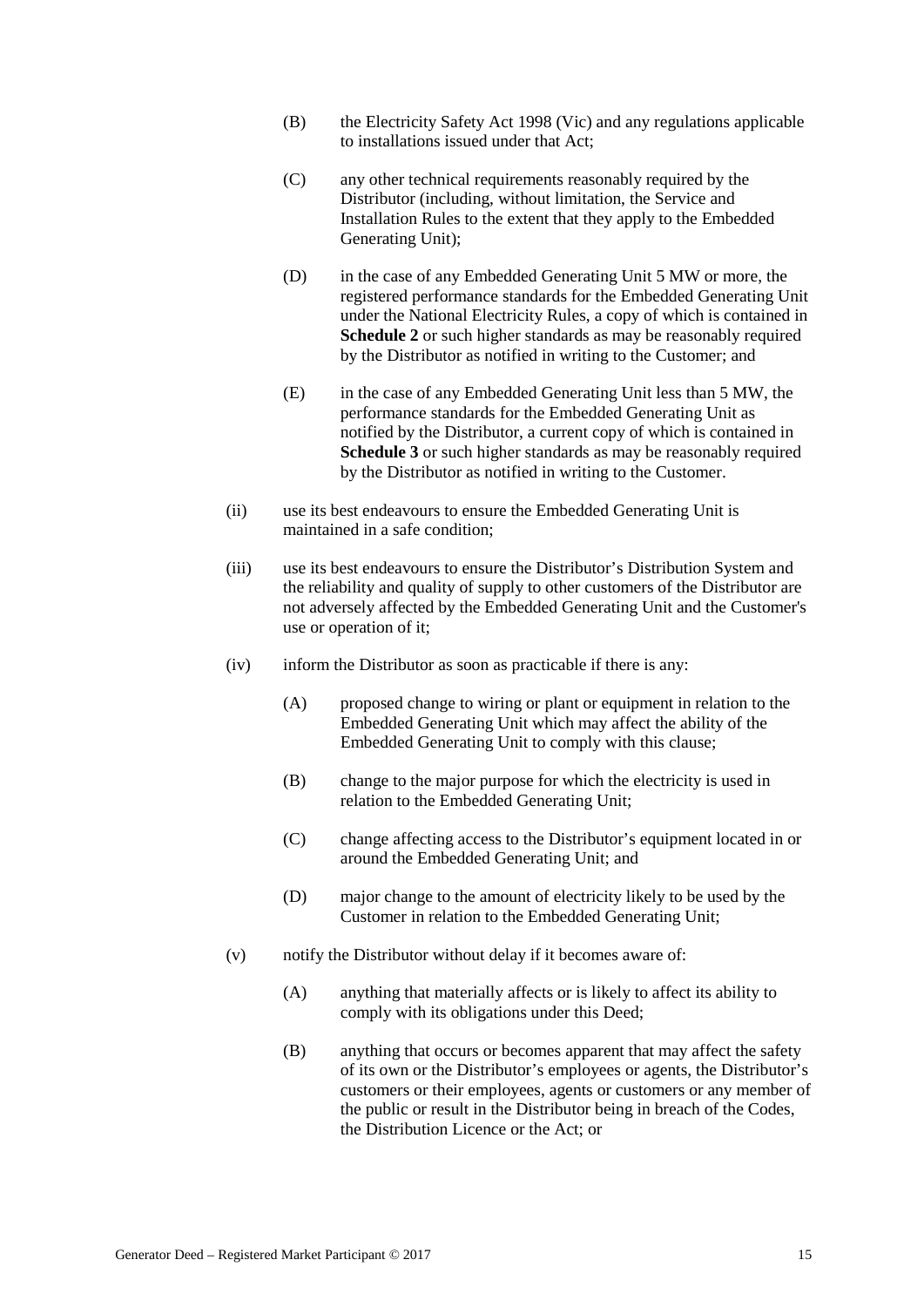- (C) a material claim, dispute, proceeding, judgment or award affecting the Customer.
- (vi) not export electricity through the Point of Supply at a rate exceeding the Maximum Export Capacity.

### **7.2 Maximum Import Capacity**

- (a) The Customer must not take electricity at a rate exceeding the Maximum Import Capacity at the Point of Supply, unless the Distributor's prior written approval is obtained, which approval will not be unreasonably withheld. The Customer acknowledges that this is a reasonable requirement as contemplated by clause 2.6.1(d) of the Distribution Code.
- (b) Where the capacity of the Distributor's Distribution System is inadequate to make supply available at a higher rate on a continuous basis, the Distributor may advise the Customer that the new Maximum Import Capacity will apply only for the Billing Cycle in which it was established, pending augmentation of the Distributor's Distribution System and renegotiation of a revised Maximum Import Capacity. The Maximum Demand thereafter is limited to the available capacity of the Distributor's Distribution System, as determined by the Distributor, by suitable load limiting equipment installed by the Customer to the Distributor's satisfaction.

### <span id="page-18-0"></span>**7.3 Metering arrangements**

- (a) Without limiting **clause [7.1\(b\)](#page-16-3)**, the Customer must ensure that:
	- (i) the Point of Supply, as a connection point under the National Electricity Rules, has a Metering Installation and that the Metering Installation is registered with AEMO;
	- (ii) either:
		- (A) the Customer has become the Responsible Person for the Metering Installation under clause 7.2.2 of the National Electricity Rules and has advised the Distributor as the Local Network Service Provider under the National Electricity Rules; or
		- (B) the Customer has sought an offer and, if accepted, entered into an agreement with the Distributor under clause 7.2.3 of the National Electricity Rules under which the Distributor as the Local Network Service Provider is to act as the Responsible Person for the Metering Installation; and
	- (iii) prior to registration, a NMI has been obtained by the Responsible Person for that Metering Installation.
- (b) If the Customer is the Responsible Person for the Metering Installation then, as such, the Customer must discharge all the Customer's roles, responsibilities and obligations as such under Chapter 7 of the National Electricity Rules, the Metrology Procedure and procedures authorised under the National Electricity Rules including, without limitation, roles, responsibilities and obligations in respect of: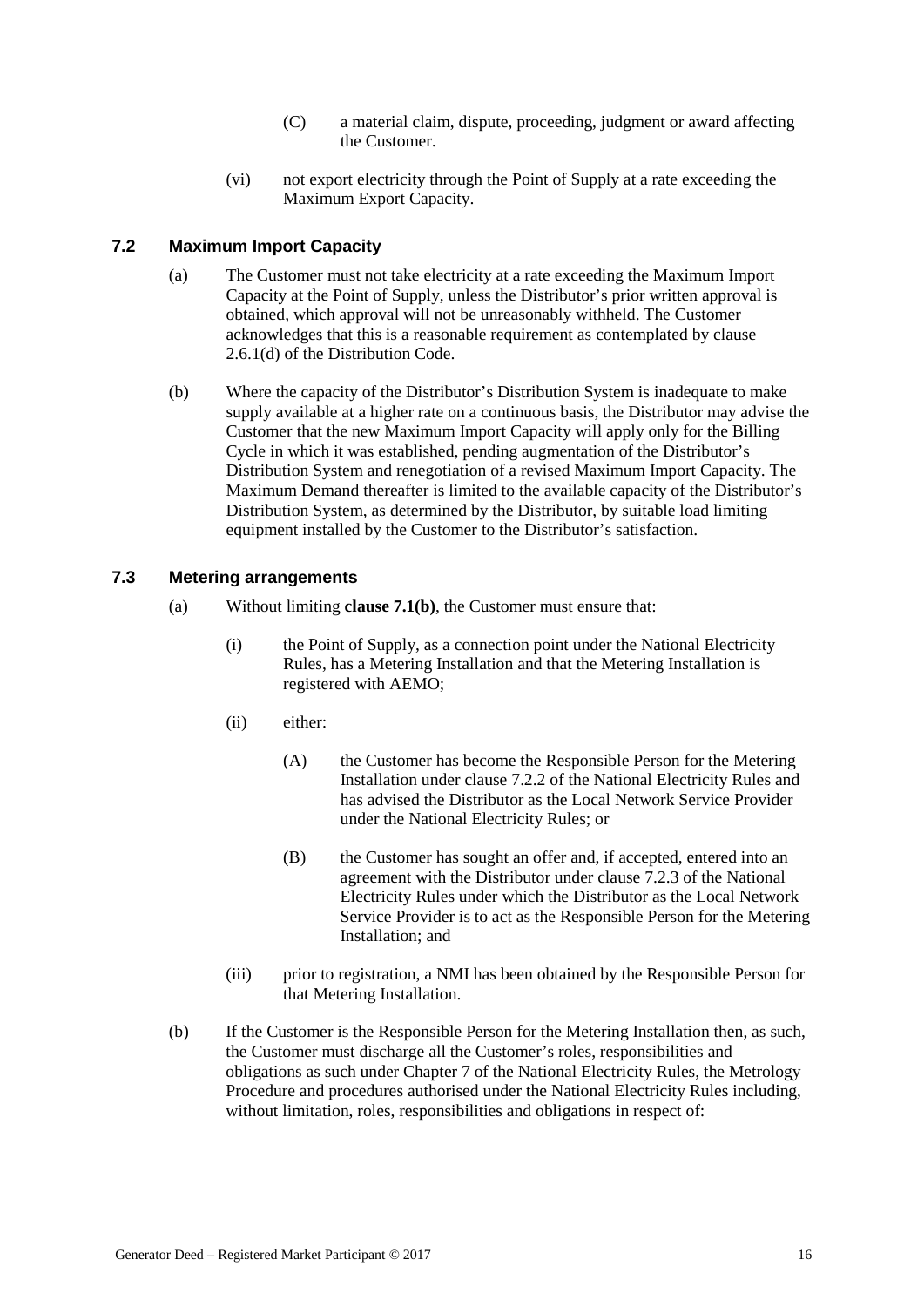- (i) the provision, installation and maintenance of a Metering Installation for the Point of Supply as a connection point under the National Electricity Rules; and
- (ii) collection of Metering Data from that Metering Installation, the processing of that data and the delivery of the processed data to the metering database under the National Electricity Rules and to parties entitled to that data under clause 7.7(a) of the National Electricity Rules including the Distributor.

### **7.4 Network Tariff**

As at the date of signing this Deed, the Customer is not required to pay any Network Tariffs in relation to the export of electricity from the Embedded Generating Unit. If there is a Change in Electricity Law which entitles the Distributor to charge the Customer Network Tariffs in relation to the export of electricity from the Embedded Generating Unit, the Customer agrees that it will pay the Distributor any such relevant Network Tariff.

### **7.5 Cessation of Operation**

If the Customer, for any reason, ceases to be responsible for operating the Embedded Generating Unit, the Customer must:

- (a) advise the proposed operator that it must not take electricity in excess of the Maximum Import Capacity;
- (b) give notice to the Distributor specifying the proposed date of cessation; and
- (c) where another person will become responsible for operating the Embedded Generating Unit, subject to first obtaining the Distributor's consent in accordance with **clause [15.2](#page-26-0)**, procure the person who will become responsible for operating the Embedded Generating Unit to execute a deed of novation under which it becomes bound by this Deed.

### <span id="page-19-1"></span><span id="page-19-0"></span>**7.6 Access to Supply Address and Metering Installation**

- (a) The Customer must give the Distributor reasonable access to the Supply Address at all times for the purpose of complying with, or monitoring compliance with, the obligations of the parties under this Deed and the Electricity Law as it relates to the obligations of the parties under this Deed.
- (b) Without limiting **clause [7.6\(a\)](#page-19-1)**, the Customer must provide routine business hours access to the Metering Installation for the Distributor or for any person engaged by the Responsible Person to provide any Metering Services in respect of the Metering Installation, to perform local meter data reading, inspection, supply or compliance testing, maintenance or replacement of the metering devices including the instrument transformers, meter or communications equipment. The Customer must also provide emergency after hours access for fault investigation, isolation or disconnection of any metering device or of the Metering Installation.
- (c) The Customer may refuse to give access under this **clause [7.6](#page-19-0)** to anyone who does not provide identification as an employee, contractor, subcontractor, officer or agent of the Distributor or of a person providing Metering Services in respect of the Metering Installation.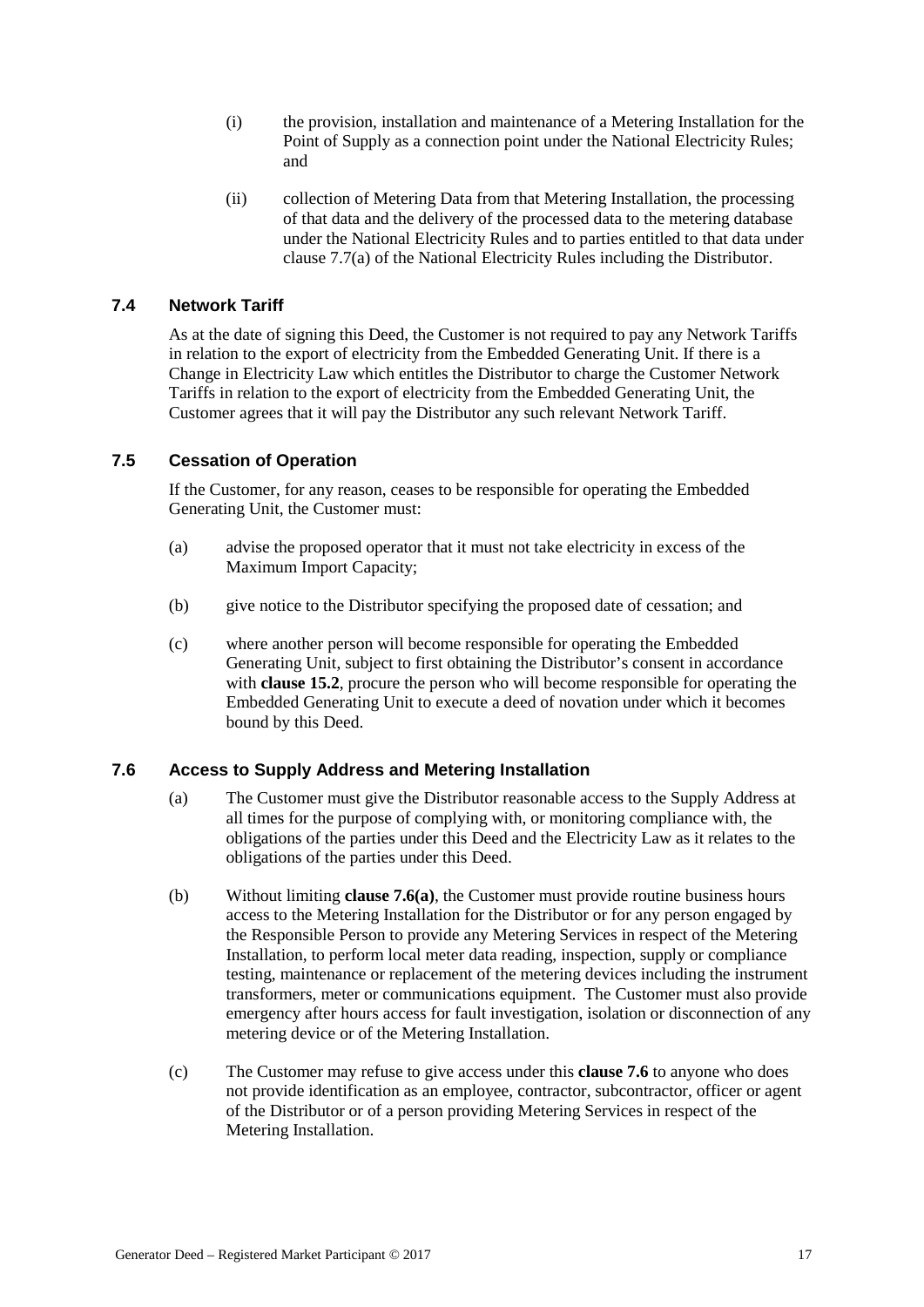### **7.7 Technical and operational issues**

- (a) The Customer must ensure that the Customer's Electrical Installation complies with, and is installed and maintained in accordance with:
	- (i) the technical requirements outlined in the Service and Installation Rules;
	- (ii) all applicable Australian Standards;
	- (iii) the Electricity Safety Act 1998 (Vic) and regulations made under that Act; and
	- (iv) any other technical requirements reasonably required by the Distributor.
- (b) None of the equipment and assets that the Distributor installs at the Supply Address, whether or not they are fixed to the land or any buildings on the land, become part of the land or premises at the Supply Address and the Distributor may remove them after disconnection of the Supply Address. The Customer's obligations in respect of the Distributor's equipment and assets continue after this Deed terminates.
- (c) If the Customer wishes to increase the Maximum Import Capacity, the Distributor may be entitled to charge the Customer for the cost of any necessary works, as provided for in the Distributor's customer contribution policy.

### <span id="page-20-0"></span>**8 The Distributor's Liability**

### **8.1 The Distributor not liable**

To the fullest extent permitted by law, except for personal injury or death directly caused by a negligent act or omission of the Distributor, the Distributor will not otherwise be liable to Customer, whether in contract, tort (including negligence), under statute or regulation, in equity or any other legal basis for any loss, damage (including economic and consequential loss or damage), injury, death, costs, charges or expenses resulting from or in any way connected with this Deed.

### **8.2 Exclusion of Warranties**

To the maximum extent permitted by law, all statutory or implied conditions and warranties are excluded from this Deed, and, to the extent they cannot be excluded, all liability in relation to them is disclaimed to the maximum extent permitted by law.

### **8.3 Limitation of the Distributor's liability under the Competition and Consumer Act**

The Competition and Consumer Act 2010 (Cth) and other laws may imply certain terms into this Deed that cannot be legally excluded. Any liability the Distributor has to the Customer under any such term is limited to the maximum extent permitted under law and, if the law allows, is limited to:

- (a) in the case of goods, the supply of equivalent goods or paying the Customer the cost of acquiring equivalent goods (at the Distributor's option); and
- (b) in the case of services, supplying the services again or paying the Customer the cost of acquiring equivalent services (at the Distributor's option).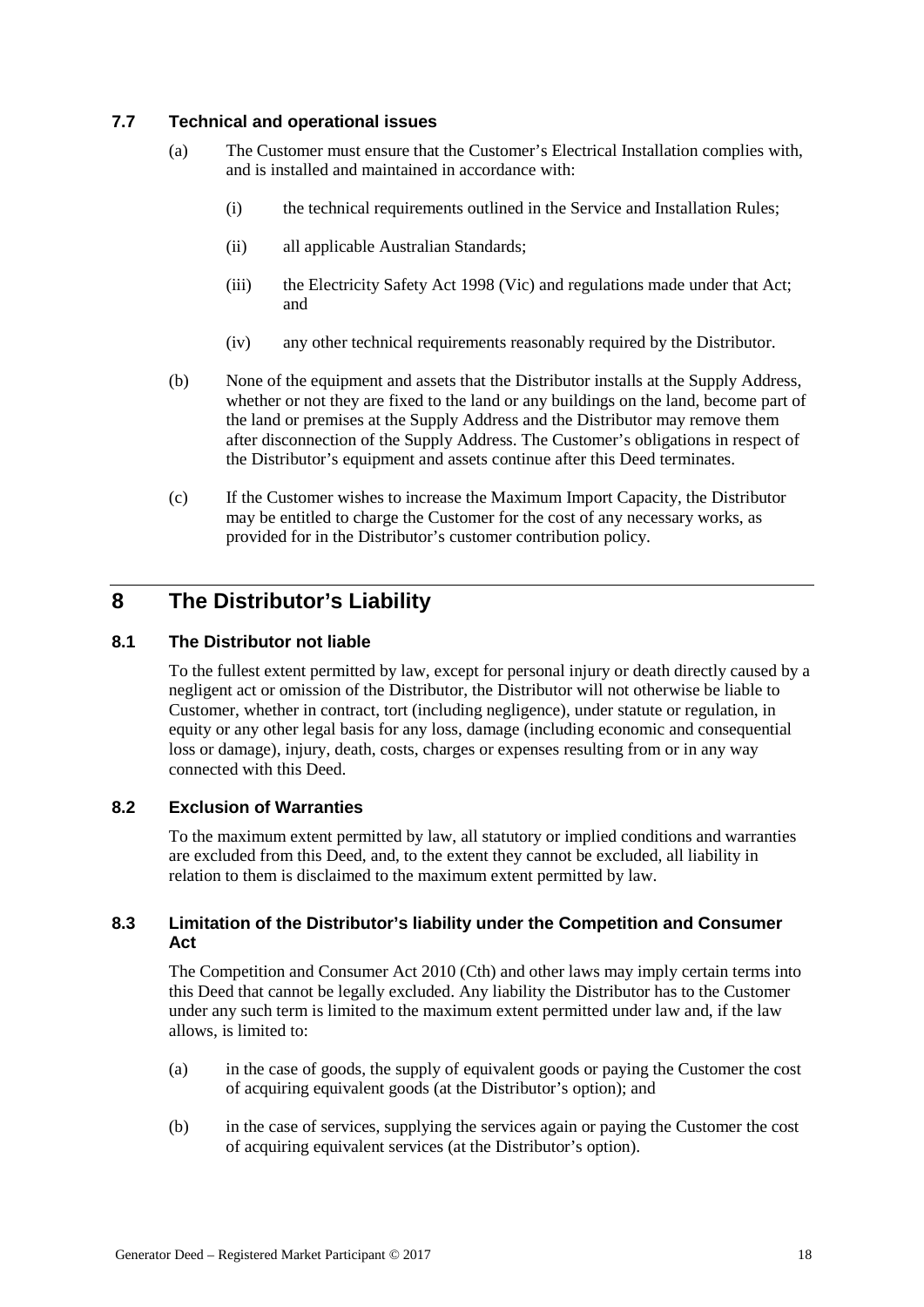### **8.4 National Electricity Law**

Notwithstanding anything else in this Deed, the Distributor is not liable for any failure to comply with this Deed if, and to the extent that:

- <span id="page-21-1"></span>(a) the Distributor is relieved from the performance of, or liability in respect of, its obligations by the operation of section 119 and 120 of the National Electricity Law (and for the avoidance of doubt nothing in this Deed varies any of the legislative provisions mentioned above); or
- <span id="page-21-2"></span>(b) the failure to comply arises as a result of the Customer's negligence, breach of this Deed or the Electricity Law or a Force Majeure Event.

**Clauses [8.4\(a\)](#page-21-1)** and **[8.4\(b\)](#page-21-2)** are not exhaustive and do not limit or diminish other reasons why the Distributor may not be liable to the Customer under the law.

### <span id="page-21-0"></span>**9 Customer's Liability and Indemnity**

### **9.1 Liability and Indemnity**

- (a) Without prejudice to any other rights or remedies the Distributor may have under this Deed or at law, the Customer is liable for and indemnifies and agrees to keep the Distributor indemnified against all claims, actions, demands, proceedings, liabilities, damages, losses, amounts, costs and expenses (including legal costs and disbursements on a solicitor and own client basis) arising, paid, suffered or incurred by the Distributor (directly or indirectly) as a result of or in connection with:
	- (i) a negligent act or omission by the Customer;
	- (ii) any breach or non-performance of any express or implied obligation of the Customer under this Deed; or
	- (iii) any breach of or non-performance of an obligation imposed on the Customer under Electricity Law that relates to the operation of, or the export of electricity from, the Embedded Generating Unit.
- (b) In this **clause [9](#page-21-0)**, costs and expenses includes all reasonable legal costs and expenses on a solicitor and own client basis.
- (c) The Customer's liability under this Deed is reduced proportionately to the extent that the Distributor's negligent acts or omissions have caused or contributed to such loss, damage, expense or injury.

### **9.2 Indemnities and reimbursements**

If a party is to indemnify, reimburse or pay a contribution to the other party under this Deed, the amount the paying party must pay the other is:

- (a) reduced by any input tax credit the other could have obtained in connection with that indemnity, reimbursement or contribution; and
- (b) increased by the GST the other is liable for on that indemnity, reimbursement or contribution.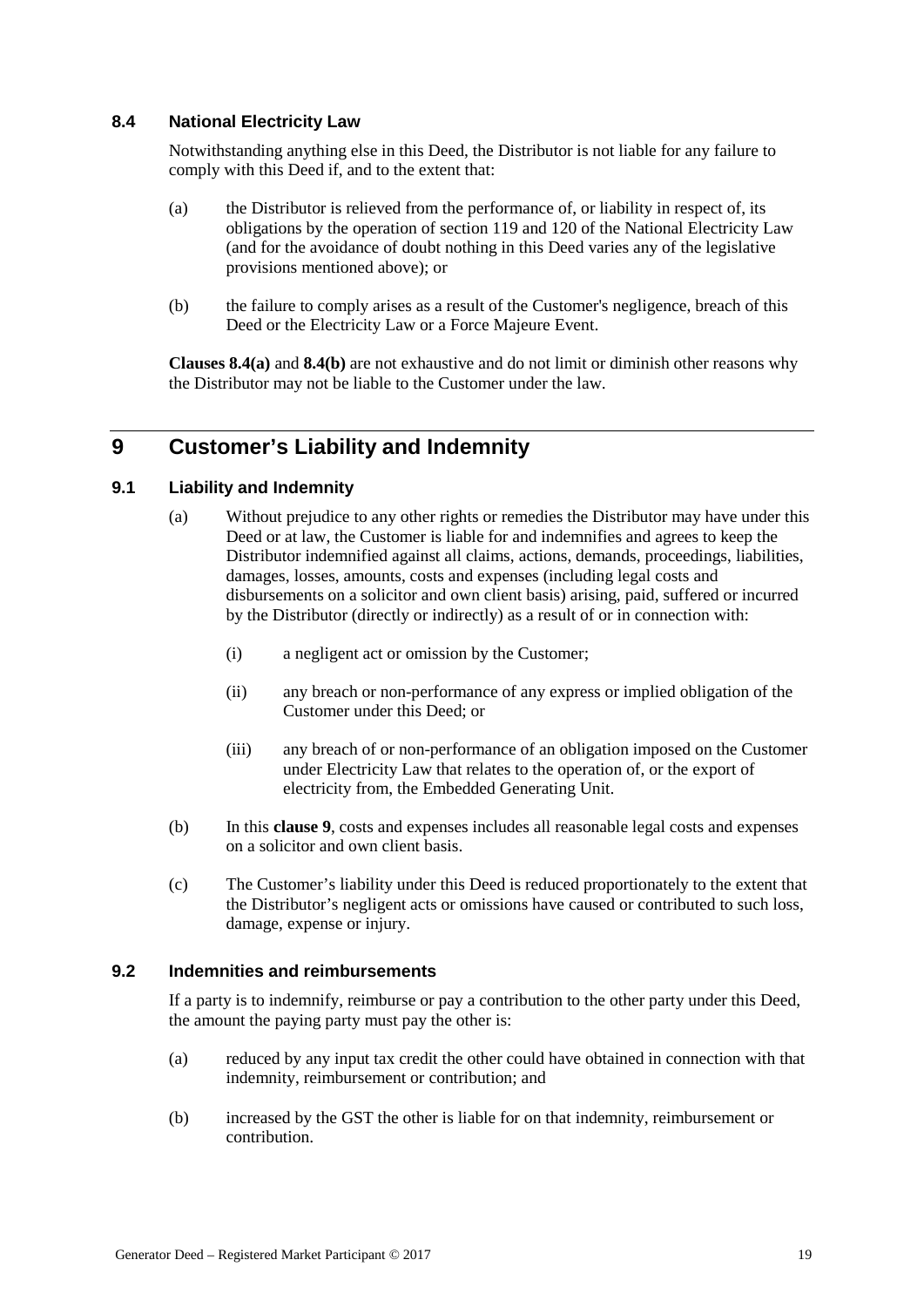### **10 Force Majeure**

- (a) Subject to **clause [10\(c\)](#page-22-0)**, neither party will be liable for any delay or failure to perform its obligations pursuant to this Deed (other than an obligation to pay money) to the extent that the delay or failure to perform its obligations is caused by a Force Majeure Event.
- (b) Subject to **clause [10\(c\)](#page-22-0)**, a party's obligations will be suspended to the extent that a delay or failure of the party to perform its obligations (other than an obligation to pay money) is caused by a Force Majeure Event.
- <span id="page-22-0"></span>(c) A party suffering a Force Majeure Event (the **Affected Party**) must:
	- (i) as soon as practicable after the commencement of a Force Majeure Event, give the other party (the **Non-Affected Party**) notice in writing of the occurrence and details of the Force Majeure Event and the estimated delay in performance of any obligations resulting from the occurrence and regularly update those details and the estimated delay during the period of the Force Majeure Event; and
	- (ii) do all things reasonably required to mitigate the effect of the Force Majeure Event.
- (d) If an Affected Party's obligations are suspended due to a Force Majeure Event for a continuous period of 12 months, the Non-Affected Party may, at the expiry of that 12 month period, terminate this Deed by written notice to the Affected Party.

### **11 GST**

### **11.1 GST**

- (a) The terms "Adjustment", "Adjustment Note", "Adjustment Event", "Decreasing Adjustment", "GST", "Increasing Adjustment", "Recipient", "Supplier", "Supply", "Taxable Supply", "Tax Invoice" and "Tax Period", have the meanings given in Section 195-1 of A New Tax System (Goods and Services Tax) Act 1999 (Cth).
- (b) The parties acknowledge that all amounts payable under this Deed are expressed on a GST inclusive basis and reflect the rate of GST applicable at the time the amounts payable are calculated.
- (c) If, after the Commencement Date of this Deed, the GST rate changes (including to an effective rate of zero for any particular Supply) (the **New GST Rate**), the parties agree that the Supplier may vary the GST inclusive price for any Supply made under this Deed that is attributable to a tax period on or after the commencement of the New GST rate, to reflect the new amount of GST payable (if any).
- (d) Each party agrees that to the extent it makes Taxable Supplies under this Deed, it shall issue a Tax Invoice to the other party. As a precondition to that party paying any amount in respect of a Taxable Supply, the Supplier must issue a Tax Invoice for that Taxable Supply.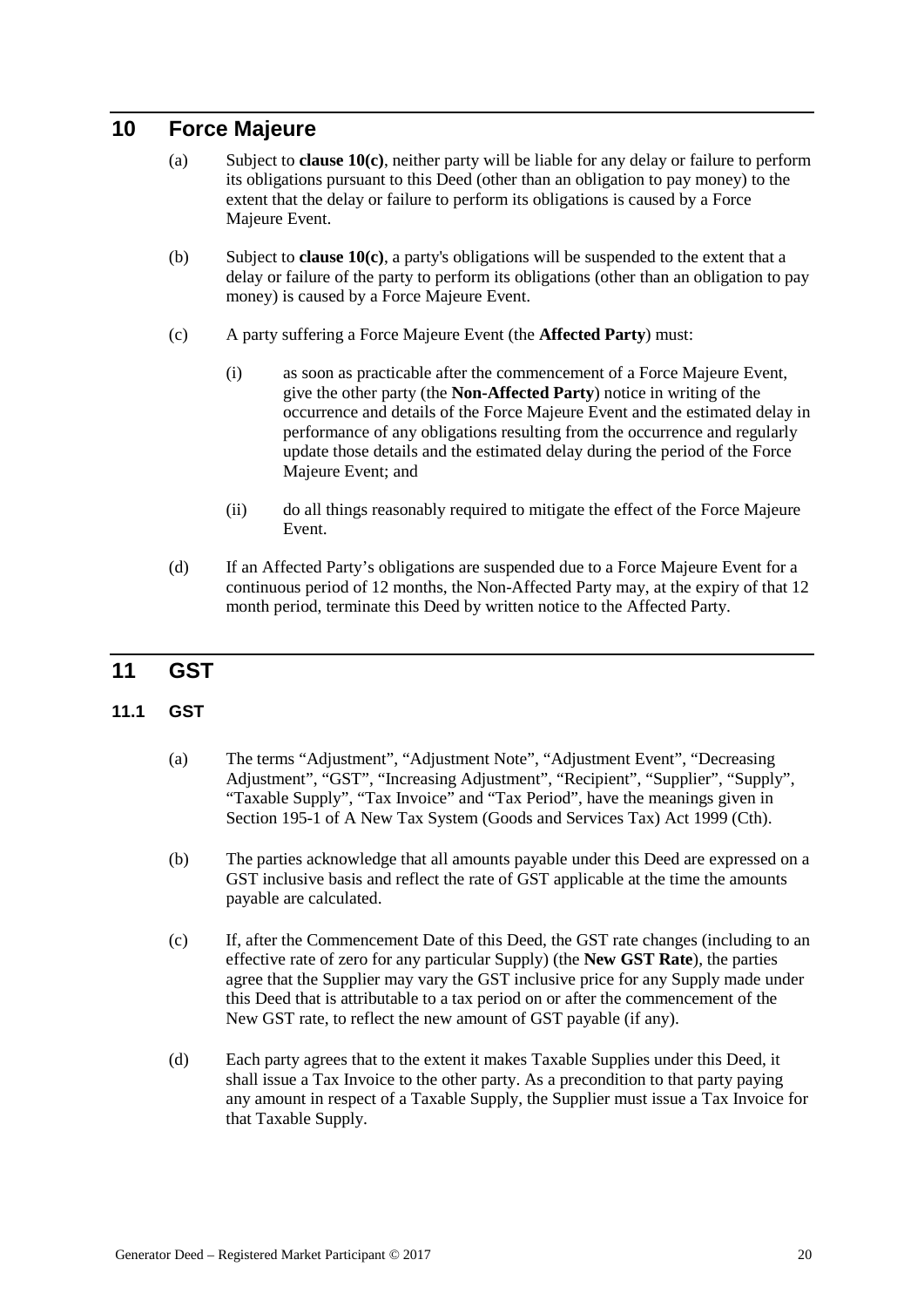- (e) If, in relation to a Taxable Supply made under this Deed, an Adjustment Event occurs that gives rise to an Adjustment, then the price of that Taxable Supply (including any GST Amount) will be adjusted accordingly and where necessary a payment will be made to reflect that Adjustment. If a payment is required it will be made within five (5) Business days of the payer becoming aware of the Adjustment. As a precondition paying any amount to a supplier in respect of an Adjustment, the supplier must issue an Adjustment Note.
- (f) If a Supply made under this Deed is treated as not subject to GST but is, or becomes, a Taxable Supply, the supplier may charge and recover from the Recipient in addition to any other consideration, an amount equivalent to the GST payable on that Taxable Supply.
- (g) If any party is required to pay, reimburse or contribute to an amount paid or payable by another party in respect of an acquisition from a third party, the amount for payment, reimbursement or contribution shall be the acquisition price paid by the acquiring party, less any input tax credit it is entitled to claim, plus GST.

### **12 Insurance**

### **12.1 Insurance**

- (a) Subject to **clause [12.1\(e\)](#page-23-0)**, the Customer must at its cost, during the term, maintain public liability insurance in respect of personal injury, death or property damage that arises in respect to the operation of this Deed, for an amount of not less than the amount specified in **item 11** of **Schedule 1** (the **Minimum Insurance Amount**).
- (b) The public liability policy maintained in accordance with this clause must be with an insurer, and be on terms, reasonably acceptable to the Distributor.
- (c) The Customer must comply with and observe the terms of the public liability policy and must not do anything which could result in the policy being rendered void or voidable.
- (d) The Customer must deliver to the Distributor evidence satisfactory to the Distributor, that the Customer has the public liability policy required in accordance with this clause and that the policy is current, promptly after a written request by the Distributor to do so.
- <span id="page-23-0"></span>(e) With effect from each fifth anniversary of the Commencement Date (**Review Date**), the Minimum Insurance Amount will be adjusted in accordance with the following formula:

$$
A = \frac{B \times C}{D}
$$

Where:

- $A =$  the Minimum Insurance Amount from the Review Date;
- $B =$  the Minimum Insurance Amount applicable immediately before the Review Date: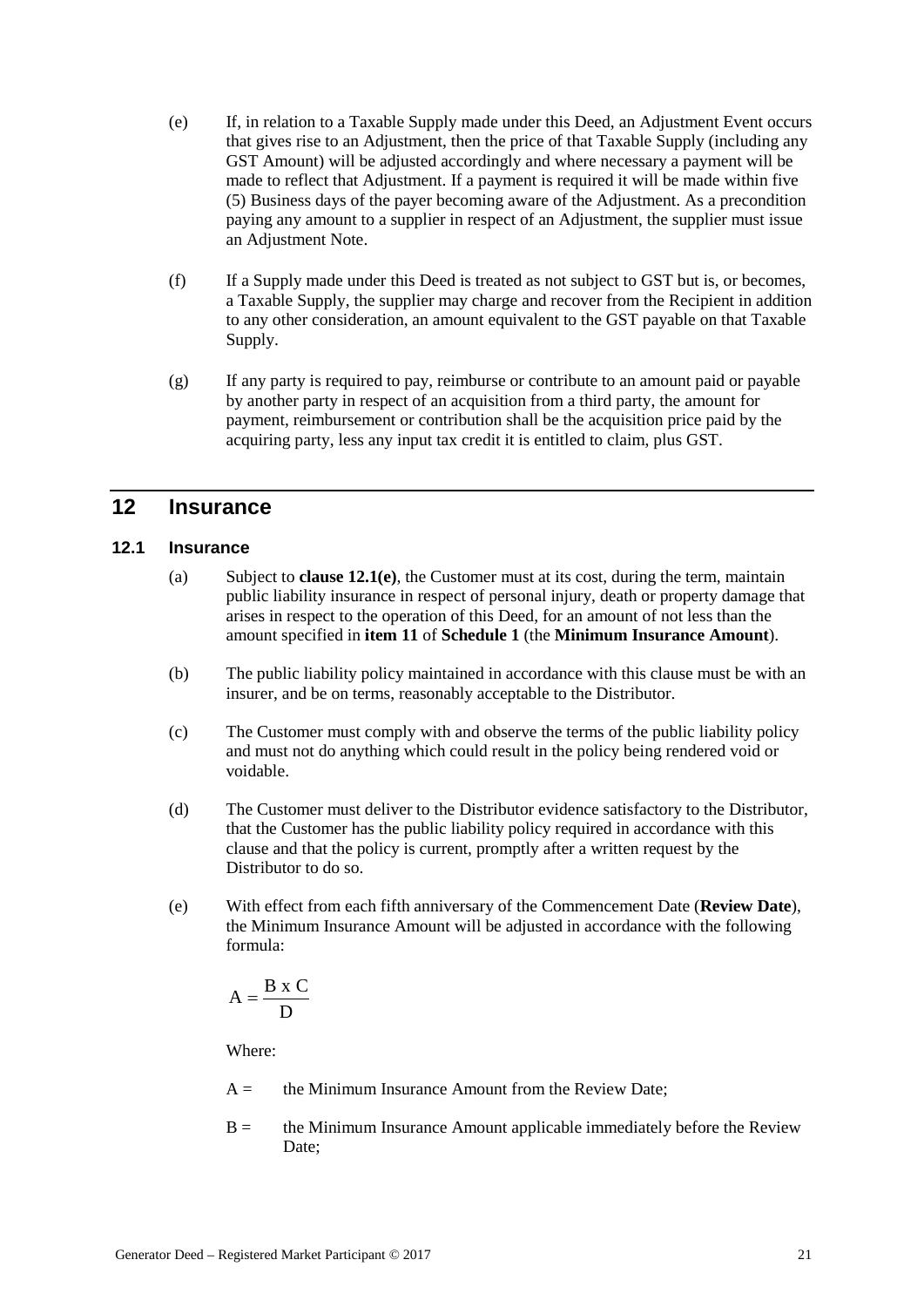- $C =$  the Consumer Price Index All Groups Victoria last published by the Australian Bureau of Statistics before the relevant Review Date; and
- $D =$  the Consumer Price Index All Groups Victoria last published by the Australian Bureau of Statistics before the Review Date preceding the relevant Review Date and in the case of the first review, the Commencement Date.

### **13 Termination**

### **13.1 Termination by the Distributor**

- (a) The Distributor may immediately terminate this Deed by written notice to the Customer if, in the Distributor's opinion, any of the following occurs:
	- (i) any act or omission of the Customer places the safety of its own or the Distributor's employees or agents, the Distributor's customers or their employees, agents or customers or any member of the public at risk;
	- (ii) any act or omission of the Customer causes the Distributor to be in breach of its obligation under the Codes, the Distribution Licence or the Act; or
	- (iii) any act or omission of the Customer places the Distributor's Distribution System or the efficient operation of the Distributor's Distribution System seriously at risk.
- (b) The Distributor may terminate this Deed by 30 days written notice to the Customer if, in the Distributor's opinion, the Customer fails to remedy a breach of any of its obligations under this Deed within 14 days of receiving written notice of the breach from the Distributor.

### **13.2 Termination by the Customer**

The Customer may terminate this Deed by 30 days written notice to the Distributor if the Distributor fails to remedy a breach of any of its obligations under this Deed within 14 days of receiving written notice of the breach from the Customer.

### <span id="page-24-0"></span>**13.3 Termination for insolvency**

Either party may give written notice to terminate this Deed immediately if the other party:

- (a) commits an act of bankruptcy;
- (b) has a winding up order made against it;
- (c) calls a meeting of its creditors;
- (d) has a receiver appointed over all or substantial part of its assets;
- (e) appoints an administrator;
- (f) passes a resolution for its winding up; or
- (g) compounds with its creditors.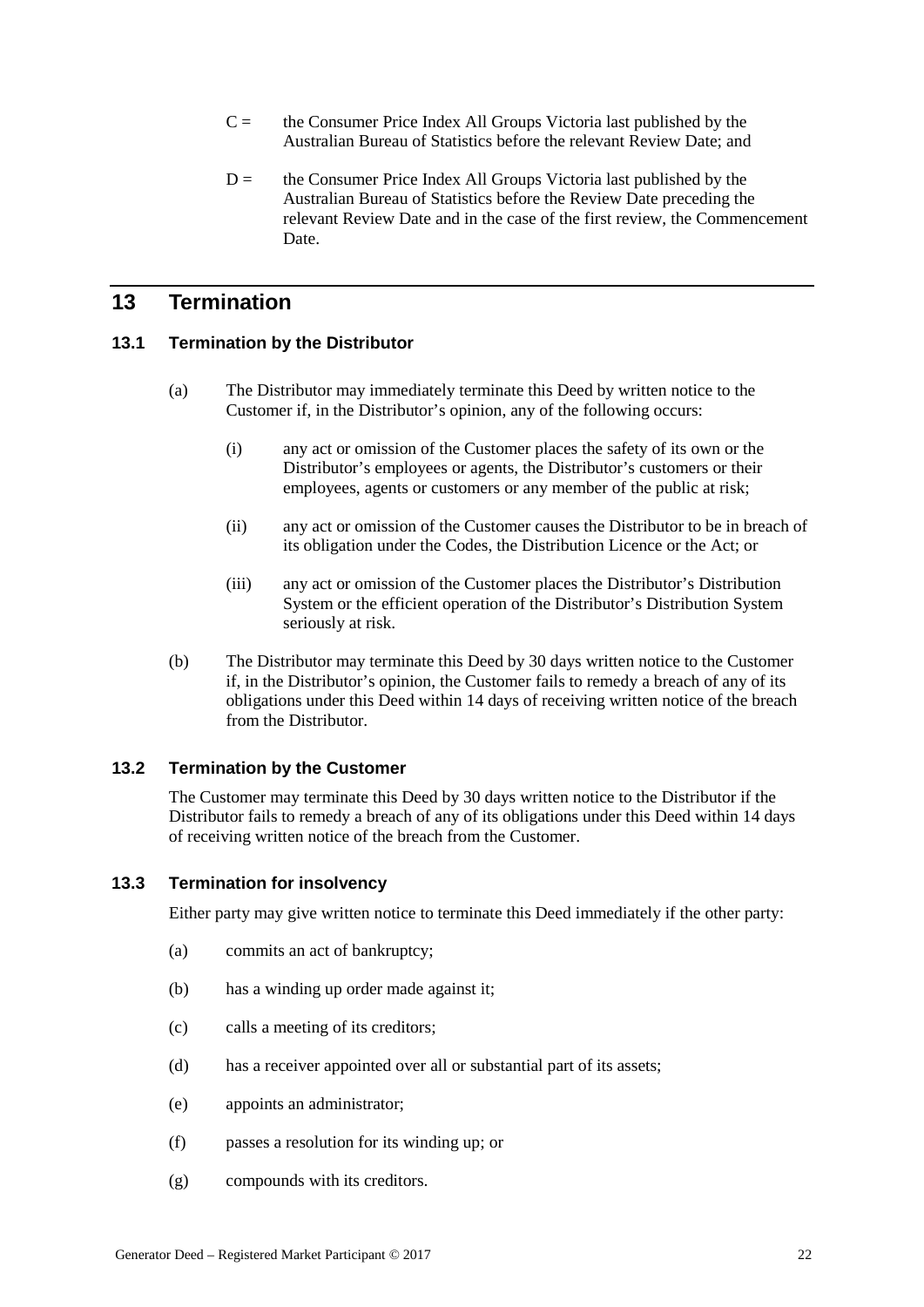This **clause [13.3](#page-24-0)** will not apply to the reconstruction or amalgamation of a party while solvent.

### <span id="page-25-0"></span>**13.4 Automatic Termination**

This Deed will automatically terminate (without the need for the provision of notice by either party) if:

- (a) the Point of Supply is disconnected as permitted under the Electricity Law, and is not reconnected within 12 months of the disconnection;
- (b) the Embedded Generating Unit is decommissioned; or
- (c) the Customer fails to commence export of electricity from the Customer's Embedded Generating Unit to the Distributor's Distribution System within 12 months of connection to the Distributor's Distribution System;
- (d) the Customer fails to export of electricity from the Customer's Embedded Generating Unit to the Distributor's Distribution System for a continuous period of 6 months; or
- (e) the Negotiated Connection Contract for works to connect the Customer's Embedded Generating Unit to the Distributor's Distribution System is terminated by either party for any reason.

### **13.5 Disconnection upon termination**

Upon termination of this Deed, the Distributor may disconnect the Embedded Generating Unit and the Customer's Electrical Installation from the Distributor's Distribution System.

### **14 Change in Electricity Law**

### <span id="page-25-1"></span>**14.1 Obligations upon Change in Electricity Law**

If there is a Change in Electricity Law during the Term which:

- (a) has a material effect on the terms of this Deed;
- (b) affects the ability of either party to fulfil its obligations under this Deed;
- (c) results in a material change in the allocation of risk between the parties as reflected in this Deed, or has the effect of providing a new and material financial benefit to one party whether at the expense of the other or not; or
- (d) imposes a new financial cost, impost or liability upon either party,

then upon the written request of either party, the parties shall promptly meet to discuss and, acting in good faith, agree upon any amendments that may be required to the terms of this Deed to give effect to the Change in Electricity Law.

### **14.2 Dispute Resolution**

If the parties are unable to come to an agreement under **clause [14.1](#page-25-1)** (and a dispute or difference shall be deemed to have arisen if the parties have not reached agreement within 30 days of the written request pursuant to **clause [14.1](#page-25-1)**),either part**y** is entitled to terminate this Deed upon 30 days written notice to the other party.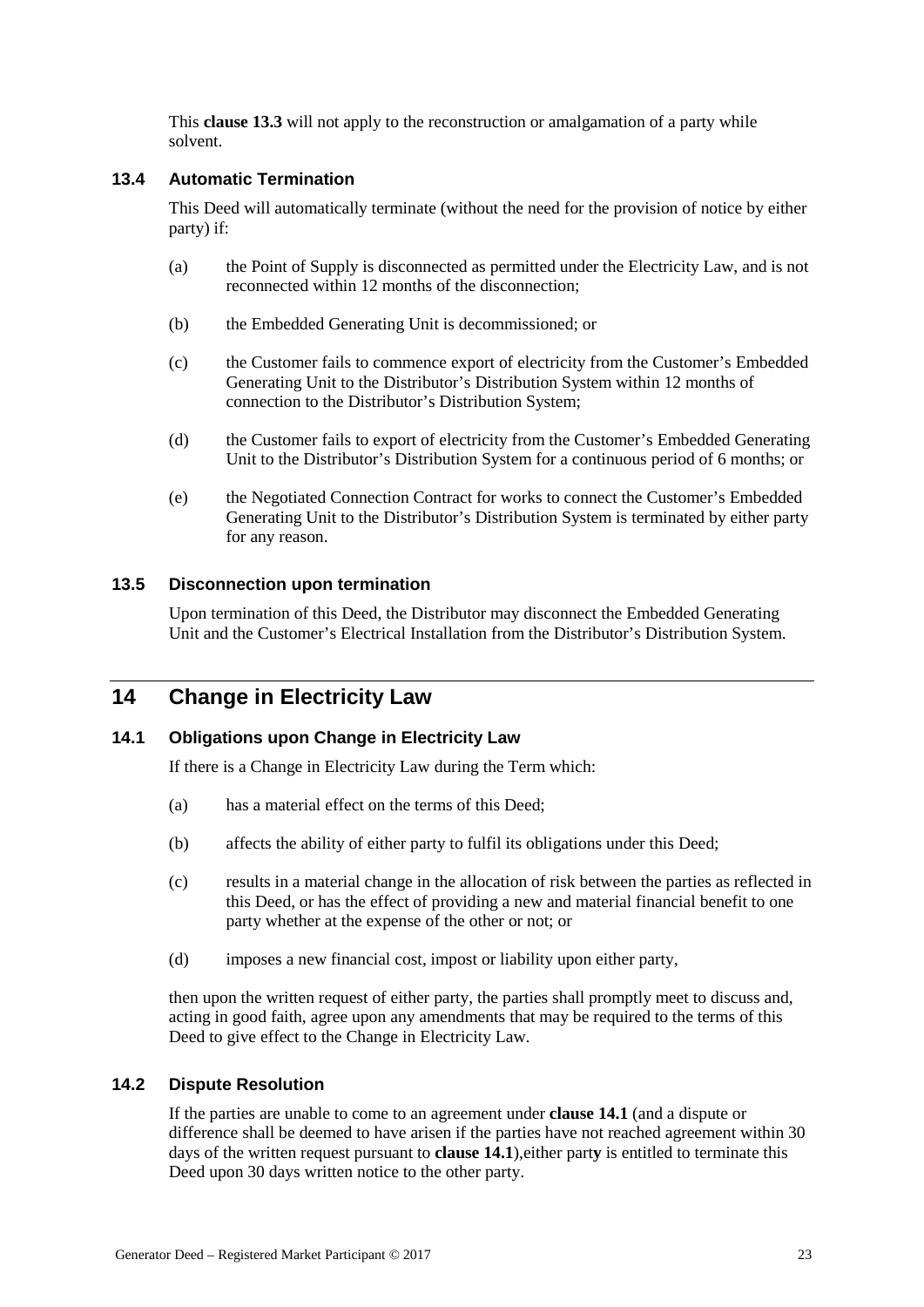### **15 General**

### **15.1 Special Conditions**

Any Special Conditions set out in **item 14** of **Schedule 1** form part of this Deed. To the extent of any inconsistency between any of the Special Conditions and the rest of this Deed, the Special Conditions will prevail.

### <span id="page-26-0"></span>**15.2 Assignment**

- (a) The Customer may assign its rights or transfer its obligations under this Deed with the prior written consent of the Distributor which must not be unreasonably withheld or delayed.
- (b) Subject to **clause [15.2\(c\)](#page-26-1)**, the Distributor may assign its rights or transfer its obligations under this Deed with the prior written consent of the Customer which must not be unreasonably withheld or delayed.
- <span id="page-26-1"></span>(c) the Distributor may assign its rights or transfer its obligations under this Deed in its absolute discretion if the assignee or transferee (as the case requires) holds a Distribution Licence. The Customer agrees to execute any document the Distributor may reasonably require to effect such assignment or transfer.
- (d) The Customer may grant security over its rights and obligations under this Deed to financiers, provided that such financiers may only assign or transfer those rights or obligations to an assignee who:
	- (i) holds an electricity generation licence; and
	- (ii) meets all relevant requirements of the AER, ESC and ESV and the Electricity Law,

for the operation of the Embedded Generating Unit.

### **15.3 Governing Law and Jurisdiction**

The law of this Deed is the law of Victoria. The parties irrevocably and unconditionally submit themselves to the exclusive jurisdiction of the courts of Victoria or courts having jurisdiction in Victoria and of all courts competent to hear appeals from those courts. The parties waive any right to object to any proceedings being brought in those courts.

### **15.4 Waiver**

A party's failure or delay to exercise a power, right, authority, discretion or remedy does not operate as a waiver of that power, right, authority, discretion or remedy. The waiver of a breach of any of the provisions of this Deed or a power, right, authority, discretion or remedy under this Deed must be in writing and executed by the waiving party.

### <span id="page-26-2"></span>**15.5 Notices**

- (a) The party giving notice or notifying under this Deed must do so in legible writing and in English:
	- (i) directed to the recipient's address as set out in **item 13** of **Schedule 1** or as varied by any notice;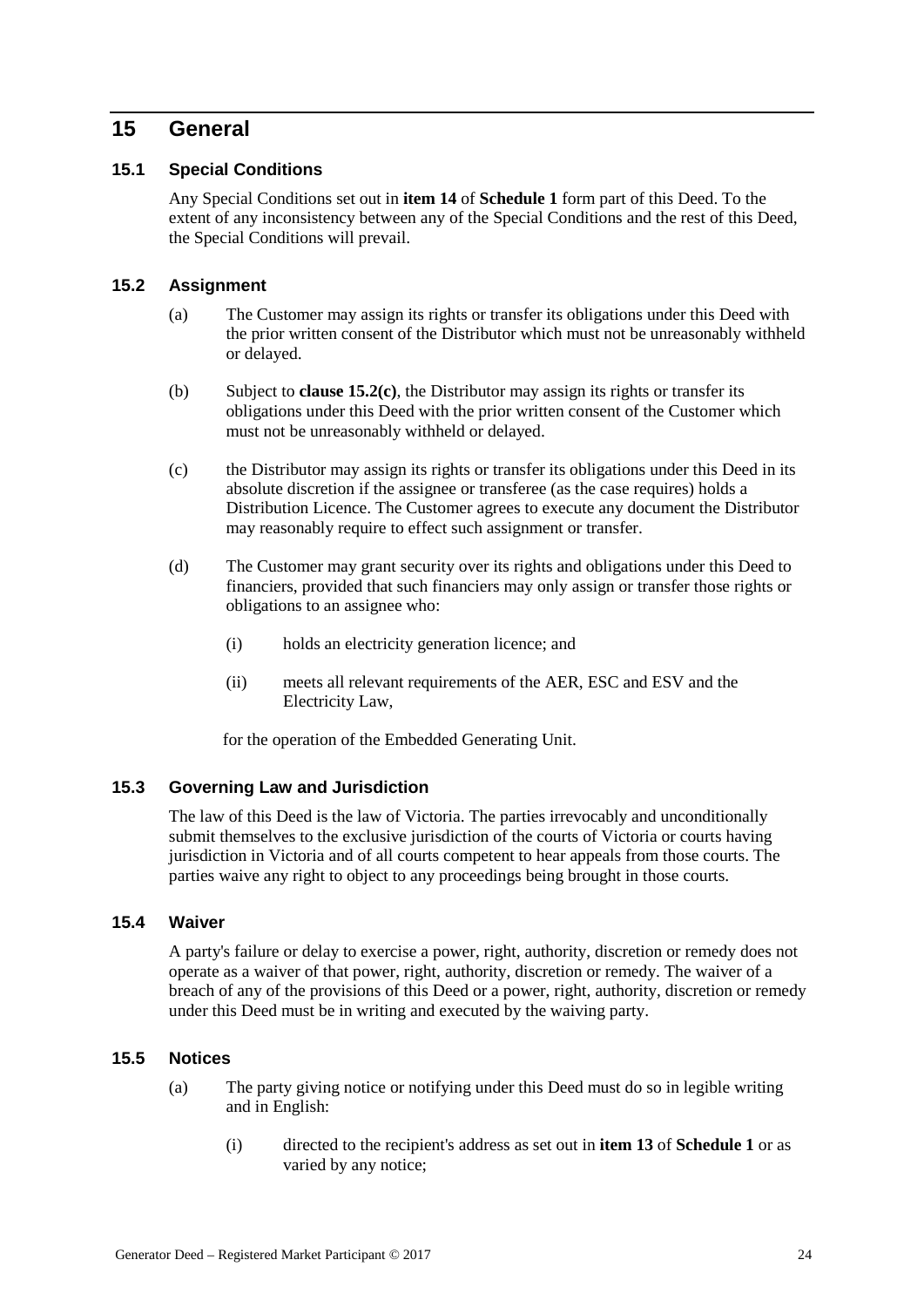- (ii) signed by the party, or, where the sender is a company, by an authorised representative or under the common seal of the sender; and
- (iii) hand delivered or sent by pre-paid post, (airmail if to or from a place outside Australia).
- (b) A notice given in accordance with **clause [15.5\(a\)](#page-26-2)** is taken to be received:
	- (i) if hand delivered, on delivery; and
	- (ii) if sent by prepaid post, five days after the date of posting.

#### **15.6 Responsible Officer**

Each party's Responsible Officer, or a substitute nominated in writing by that party, is authorised by that party to undertake any action and bind that party pursuant to, and for the purposes of this Deed.

### **15.7 Variation**

The parties may only vary this Deed by agreement in writing.

### **15.8 Entire Agreement**

This Deed sets out all the terms agreed by the parties and the Customer acknowledges that it has not relied on any representation, inducement, warranty or promise which is not contained in it.

### **15.9 Costs**

Each party must pay its own costs in relation to preparing, negotiating and executing this Deed and any document related to this Deed.

#### **15.10 No Agency or Partnership**

No party is an agent, representative, partner or fiduciary of any other party by virtue of this Deed.

### <span id="page-27-0"></span>**15.11 Dispute Resolution**

#### **(a) Disputes**

Any dispute or difference arising between the parties out of or in connection with this Deed must be resolved in accordance with this clause.

#### <span id="page-27-1"></span>**(b) Notice of Dispute**

Should any dispute or differences arise between the parties out of or in connection with this Deed, either party may give written notice of the dispute or difference to the other party. The notice shall state that it is a notice under this clause and shall identify the dispute concerned and the clauses of this Deed relevant to the dispute.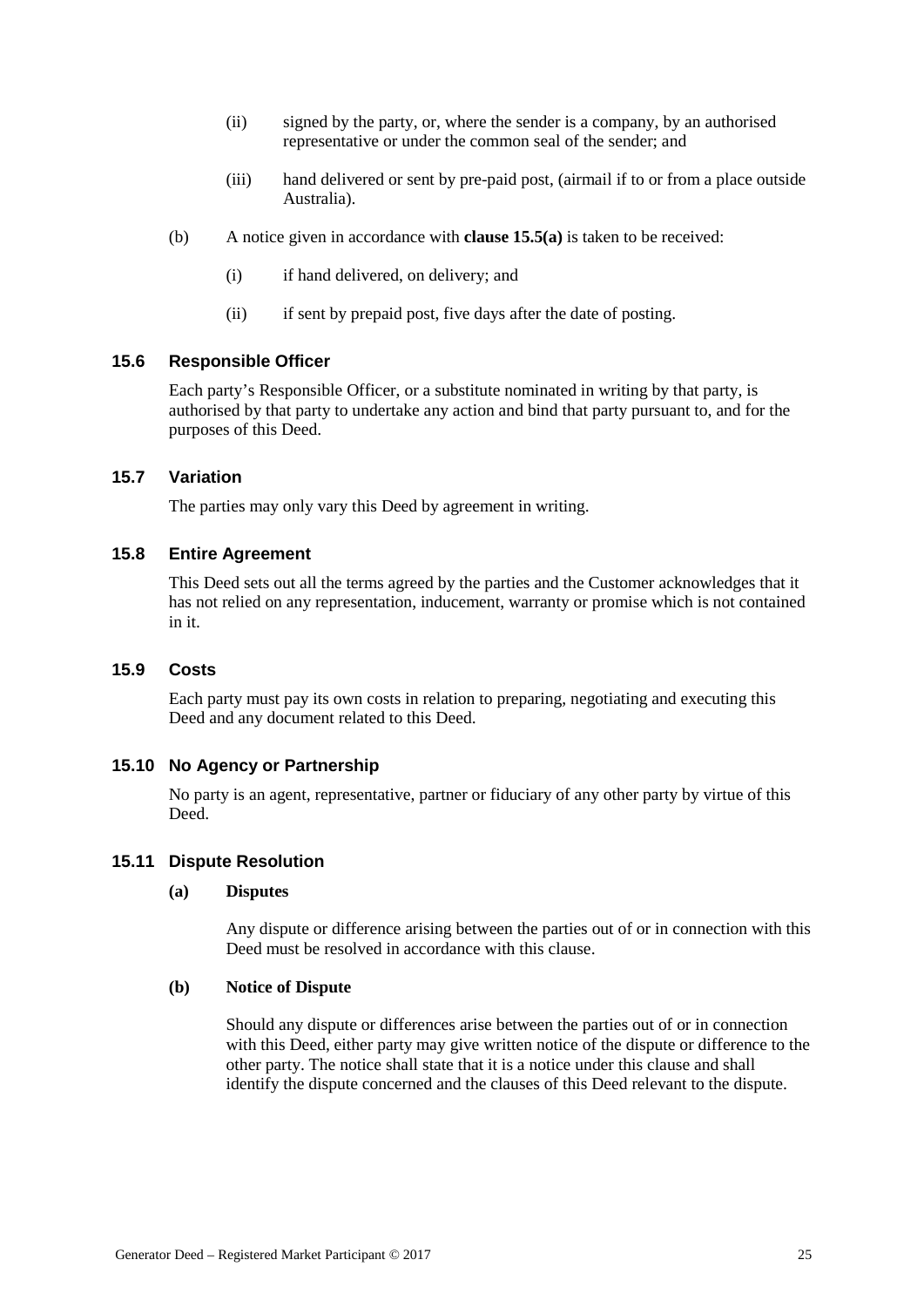### <span id="page-28-2"></span>**(c) Referral to senior representative**

If the parties fail to resolve a dispute or difference within 10 business days of a notice of dispute being given under this clause, the dispute or difference must be referred for resolution to each party's authorised senior representative whose decision shall be binding. If the matter is not resolved within 5 business days of such referral either party may then take further action in accordance with **clause [15.11\(d\)](#page-28-0)** or **[15.11\(e\)](#page-28-1)**.

### <span id="page-28-0"></span>**(d) Expert Determination**

- (i) The parties must comply with **clauses [15.11\(b\)](#page-27-1)** and **[15.11\(c\)](#page-28-2)** as a precondition to submitting a Non-Regulatory Matter for dispute resolution in accordance with this clause.
- (ii) If a Non-Regulatory Matter is not resolved by the senior representatives of the parties as contemplated in **clause [15.11\(c\)](#page-28-2)**, either party may submit the Non-Regulatory Matter to expert determination by giving notice in writing to the other party. The provisions of the of the Expert Determination Rules 2001 as published by The Institute of Arbitrators and Mediators Australia (to be found on its website www.iama.org.au) shall apply, except to the extent that they are inconsistent with provisions in this Deed.

### <span id="page-28-1"></span>**(e) Regulatory Matter**

If a dispute or difference is a Regulatory Matter, the parties will resolve that dispute in accordance with the procedures specified in the Electricity Law for the resolution of that type of dispute.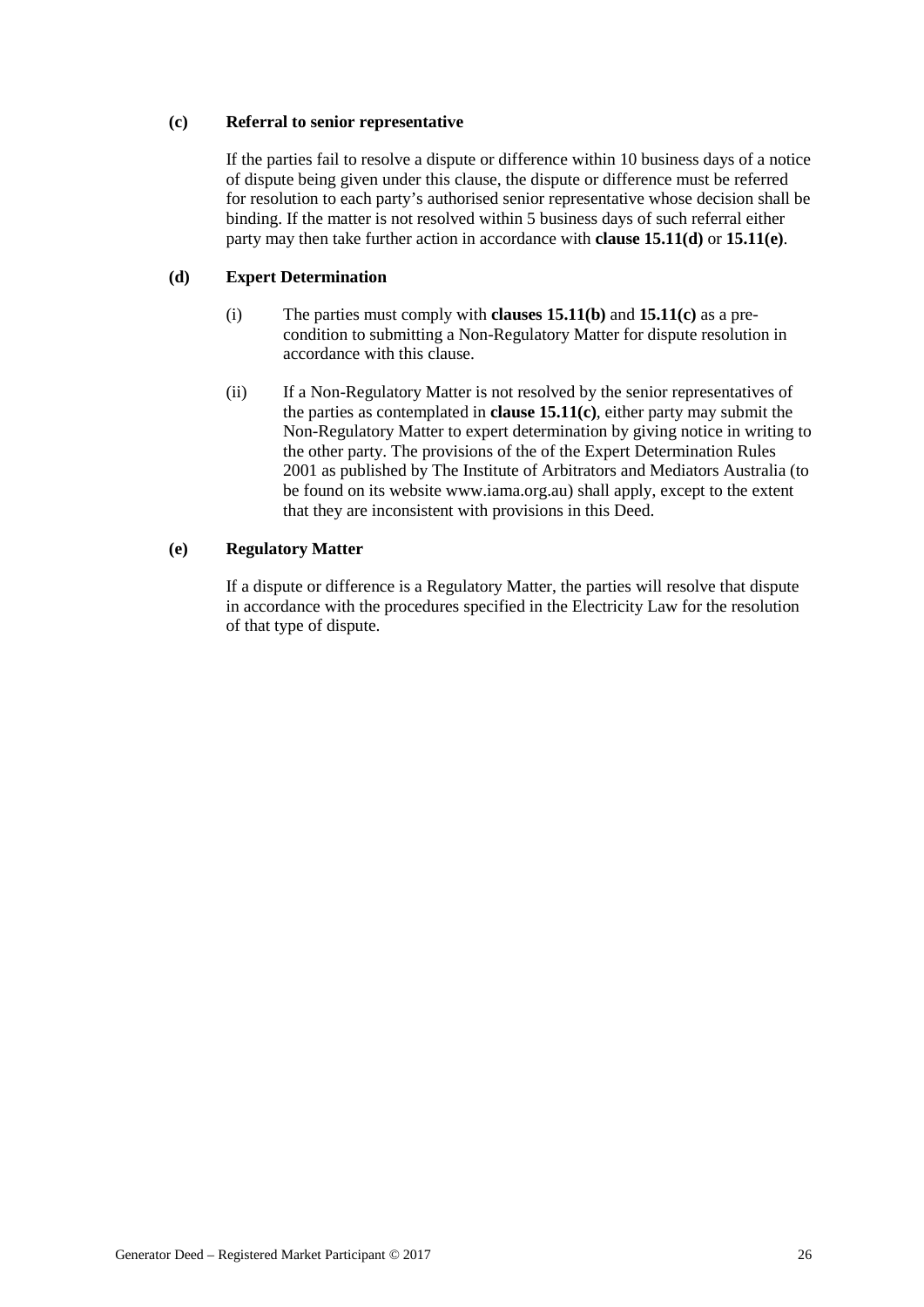### **EXECUTED** as a **DEED**

**Executed as a deed** for and on behalf of the Distributor named in **item 1** of **Schedule 1**by its authorised representative in the presence of:

\_\_\_\_\_\_\_\_\_\_\_\_\_\_\_\_\_\_\_\_\_\_\_\_\_\_\_\_\_\_\_\_\_\_\_ Signature

Signature of witness

\_\_\_\_\_\_\_\_\_\_\_\_\_\_\_\_\_\_\_\_\_\_\_\_\_\_\_\_\_\_\_\_\_\_\_

\_\_\_\_\_\_\_\_\_\_\_\_\_\_\_\_\_\_\_\_\_\_\_\_\_\_\_\_\_\_\_\_\_\_\_

\_\_\_\_\_\_\_\_\_\_\_\_\_\_\_\_\_\_\_\_\_\_\_\_\_\_\_\_\_\_\_\_\_\_\_

\_\_\_\_\_\_\_\_\_\_\_\_\_\_\_\_\_\_\_\_\_\_\_\_\_\_\_\_\_\_\_\_\_\_\_

Name (Block Letters) Name of witness (Block Letters)

**Executed as a deed** for and on behalf of the Customer named in **item 1** of **Schedule 1** by its authorised representative in the presence of:

\_\_\_\_\_\_\_\_\_\_\_\_\_\_\_\_\_\_\_\_\_\_\_\_\_\_\_\_\_\_\_\_\_\_\_

\_\_\_\_\_\_\_\_\_\_\_\_\_\_\_\_\_\_\_\_\_\_\_\_\_\_\_\_\_\_\_\_\_\_\_

\_\_\_\_\_\_\_\_\_\_\_\_\_\_\_\_\_\_\_\_\_\_\_\_\_\_\_\_\_\_\_\_\_\_\_

Signature

Signature of witness

Name (Block Letters) Name of witness (Block Letters)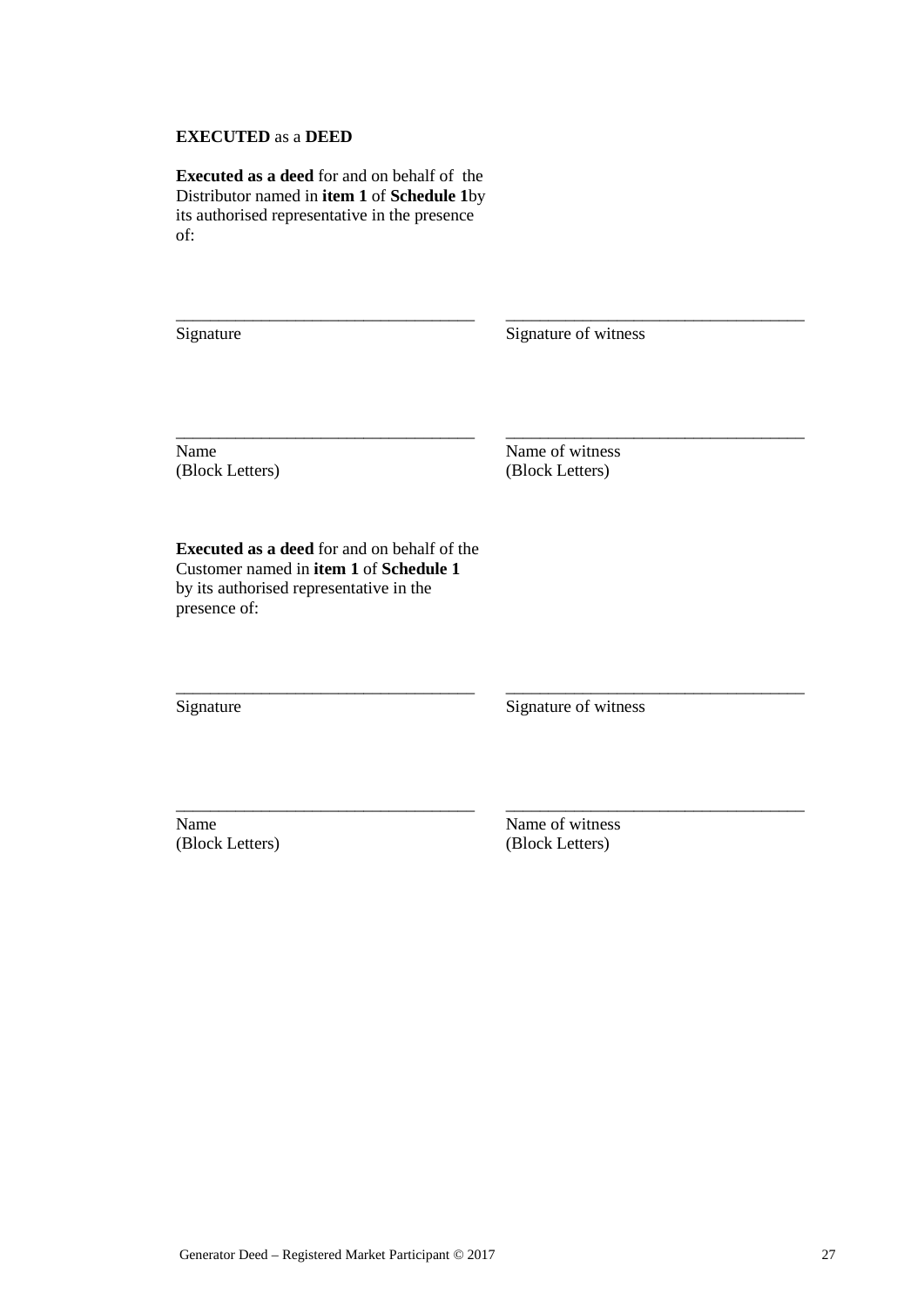# **Schedule 1**

| Item 1  | <b>Customer</b>                        |                                                                                                            |
|---------|----------------------------------------|------------------------------------------------------------------------------------------------------------|
|         | <b>Distributor</b>                     |                                                                                                            |
| Item 2  | <b>Commencement Date</b>               |                                                                                                            |
| Item 3  | <b>Supply Address</b>                  |                                                                                                            |
| Item 4  | <b>Point of Supply</b>                 |                                                                                                            |
| Item 5  | <b>Connection Assets</b>               |                                                                                                            |
| Item 6  | <b>Embedded Generating Unit</b>        |                                                                                                            |
| Item 7  | <b>Maximum Import Capacity</b>         |                                                                                                            |
| Item 8  | <b>Maximum Export Capacity</b>         |                                                                                                            |
| Item 9  | <b>Meter Reading Frequency</b>         |                                                                                                            |
| Item 10 | <b>Network Tariff</b>                  |                                                                                                            |
| Item 11 | <b>Public Liability Insurance</b>      | Cover for an amount not less than \$20<br>million for any one occurrence and in the<br>aggregate per annum |
| Item 12 | <b>Distributor Responsible Officer</b> |                                                                                                            |
|         | <b>Customer Responsible Officer</b>    |                                                                                                            |
| Item 13 | <b>Distributor Address for Notices</b> |                                                                                                            |
|         | <b>Customer Address for Notices</b>    |                                                                                                            |
| Item 14 | <b>Special Conditions</b>              |                                                                                                            |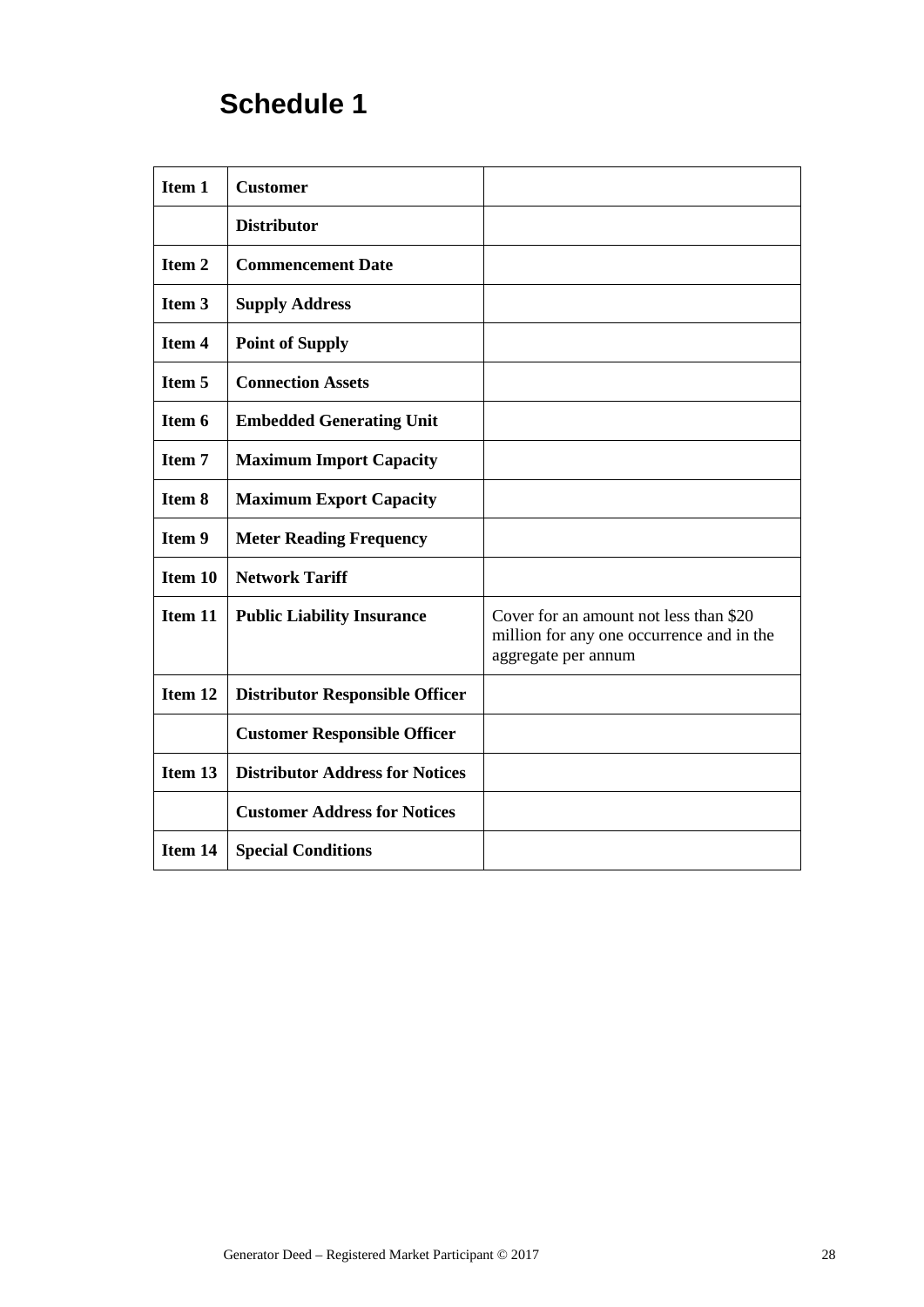## **Schedule 2 - Registered Performance Standards for Embedded Generating Unit 5 MW or more**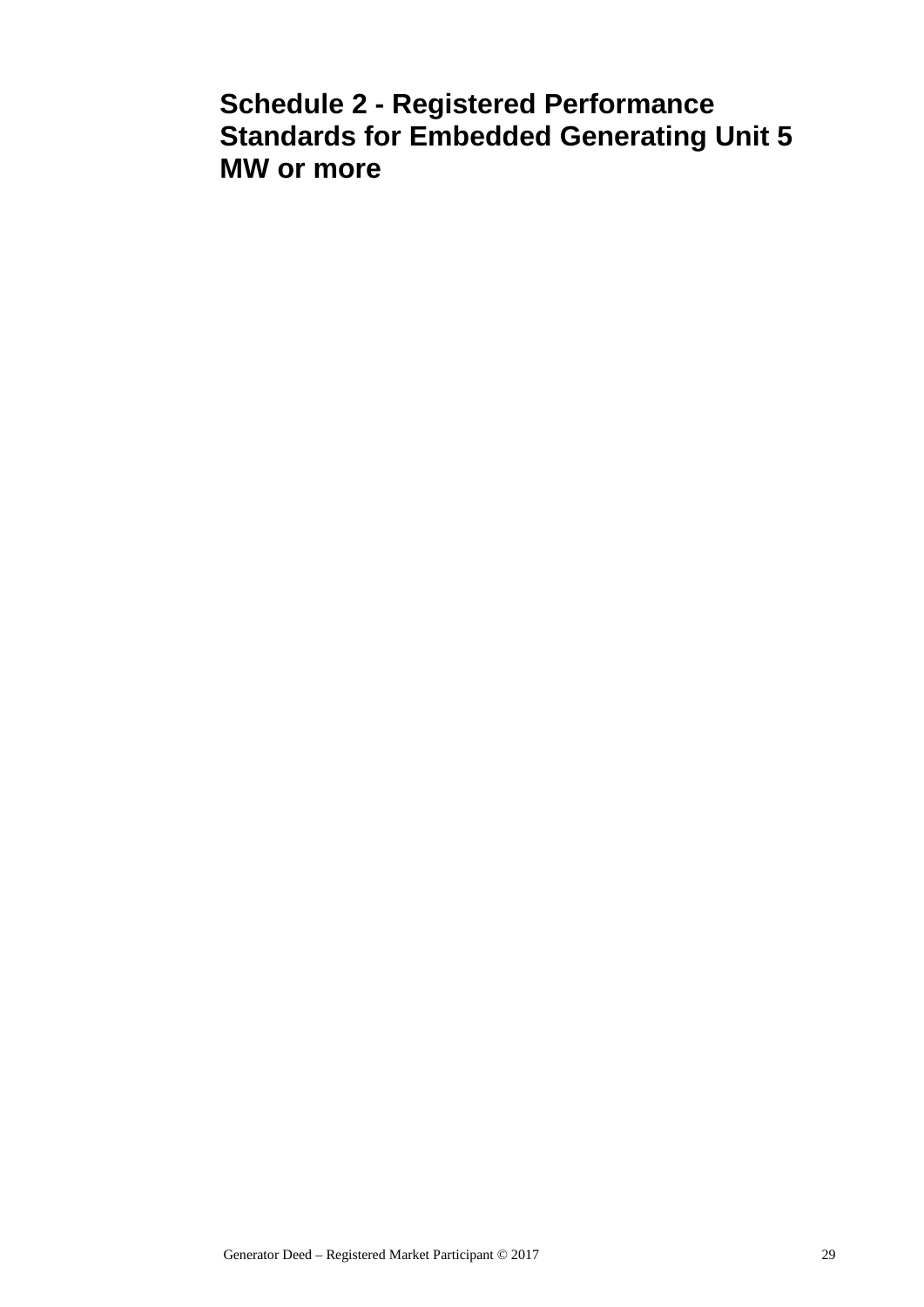# **Schedule 3 - Performance Standards for Embedded Generating Unit less than 5 MW**